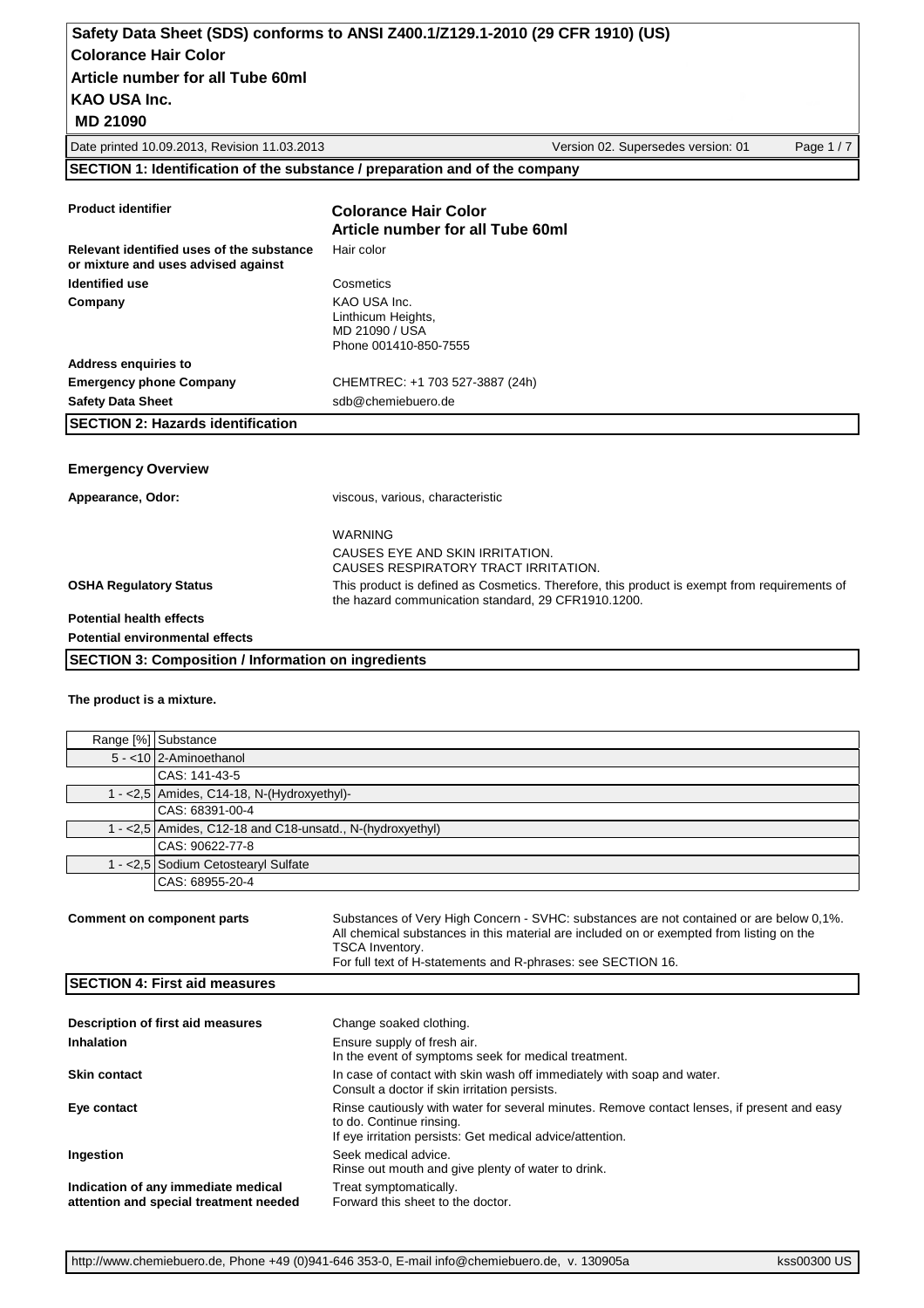| Safety Data Sheet (SDS) conforms to ANSI Z400.1/Z129.1-2010 (29 CFR 1910) (US) |                                    |          |
|--------------------------------------------------------------------------------|------------------------------------|----------|
| <b>Colorance Hair Color</b>                                                    |                                    |          |
| Article number for all Tube 60ml                                               |                                    |          |
| KAO USA Inc.                                                                   |                                    |          |
| <b>MD 21090</b>                                                                |                                    |          |
| Date printed 10.09.2013, Revision 11.03.2013                                   | Version 02. Supersedes version: 01 | Page 2/7 |
| <b>SECTION 5: Fire-fighting measures</b>                                       |                                    |          |
|                                                                                |                                    |          |

| Suitable extinguishing media                                                                           | All extinguishing media are suitable but method must take into account the surrounding area<br>to minimize dispersion.                  |
|--------------------------------------------------------------------------------------------------------|-----------------------------------------------------------------------------------------------------------------------------------------|
| Extinguishing media that must not be used                                                              | none                                                                                                                                    |
| Special exposure hazards arising from the<br>substance or preparation itself or<br>combustion products | Unknown risk of formation of toxic pyrolysis products.<br>Nitrogen oxides (NOx).<br>Carbon monoxide (CO)<br>Not combusted hydrocarbons. |
| Special protective equipment for<br>firefighters                                                       | Use self-contained breathing apparatus.                                                                                                 |
| <b>Additional information</b>                                                                          | Fire residues and contaminated firefighting water must be disposed of in accordance within<br>the local regulations.                    |
| <b>SECTION 6: Accidental release measures</b>                                                          |                                                                                                                                         |
|                                                                                                        |                                                                                                                                         |
| Personal precautions, protective<br>equipment and emergency procedures                                 | High risk of slipping due to leakage/spillage of product.                                                                               |
| <b>Environmental precautions</b>                                                                       | Do not discharge into the drains/surface waters/groundwater.                                                                            |
| Methods and material for containment and<br>cleaning up                                                | Take up with absorbent material (e.g. general-purpose binder).<br>Dispose of absorbed material in accordance within the regulations.    |
| <b>SECTION 7: Handling and storage</b>                                                                 |                                                                                                                                         |
|                                                                                                        |                                                                                                                                         |
| <b>Precautions for safe handling</b>                                                                   | No special measures necessary if used correctly.                                                                                        |
| Requirements for storage rooms and<br>vessels                                                          | Keep only in original container.                                                                                                        |

**Further information on storage conditions** Keep container tightly closed.

**SECTION 8: Exposure controls / personal protection**

Additional advice on system design **Ensure adequate ventilation on workstation**.

**Ingredients with occupational exposure** 

**limits to be monitored (US)**

| Range [%] Substance |                                                                                                 |
|---------------------|-------------------------------------------------------------------------------------------------|
|                     | $5 - 10$ 2-Aminoethanol                                                                         |
|                     | CAS: 141-43-5, EINECS/ELINCS: 205-483-3, EU-INDEX: 603-030-00-8, ECB-Nr.: 01-2119486455-28-XXXX |
|                     | Long-term exposure: 2 ppm, 5 mg/m <sup>3</sup> , NIOSH                                          |
|                     | Short-term exposure (15-minute): 4 ppm, 10 mg/m <sup>3</sup>                                    |
|                     |                                                                                                 |

| <b>Respiratory protection</b>                                  | not applicable                                                                                                                                                                                                                                                                                                                                                                                                                                    |
|----------------------------------------------------------------|---------------------------------------------------------------------------------------------------------------------------------------------------------------------------------------------------------------------------------------------------------------------------------------------------------------------------------------------------------------------------------------------------------------------------------------------------|
| <b>Hand protection</b>                                         | The details concerned are recommendations. Please contact the glove supplier for further<br>information.<br>In full contact:<br>Butyl rubber, >120 min (EN 374).                                                                                                                                                                                                                                                                                  |
| Eye protection                                                 | If there is a risk of splashing:<br>Safety glasses.                                                                                                                                                                                                                                                                                                                                                                                               |
| <b>Skin protection</b>                                         | none                                                                                                                                                                                                                                                                                                                                                                                                                                              |
| General protective measures                                    | Personal protective equipment should be selected specifically for the working place,<br>depending on concentration and quantity of the hazardous substances handled. The<br>resistance of these equipments to chemicals should be ascertained with the respective<br>supplier.<br>Avoid contact with eyes.<br>Skin protection: None required under normal conditions of use. However, may cause skin<br>irritation in some sensitive individuals. |
| <b>Hygiene measures</b>                                        | Do not eat or drink when working.<br>Wash hands before breaks and after work.<br>Use barrier skin cream.                                                                                                                                                                                                                                                                                                                                          |
| Delimitation and monitoring of the<br>environmental exposition | See SECTION 6+7.                                                                                                                                                                                                                                                                                                                                                                                                                                  |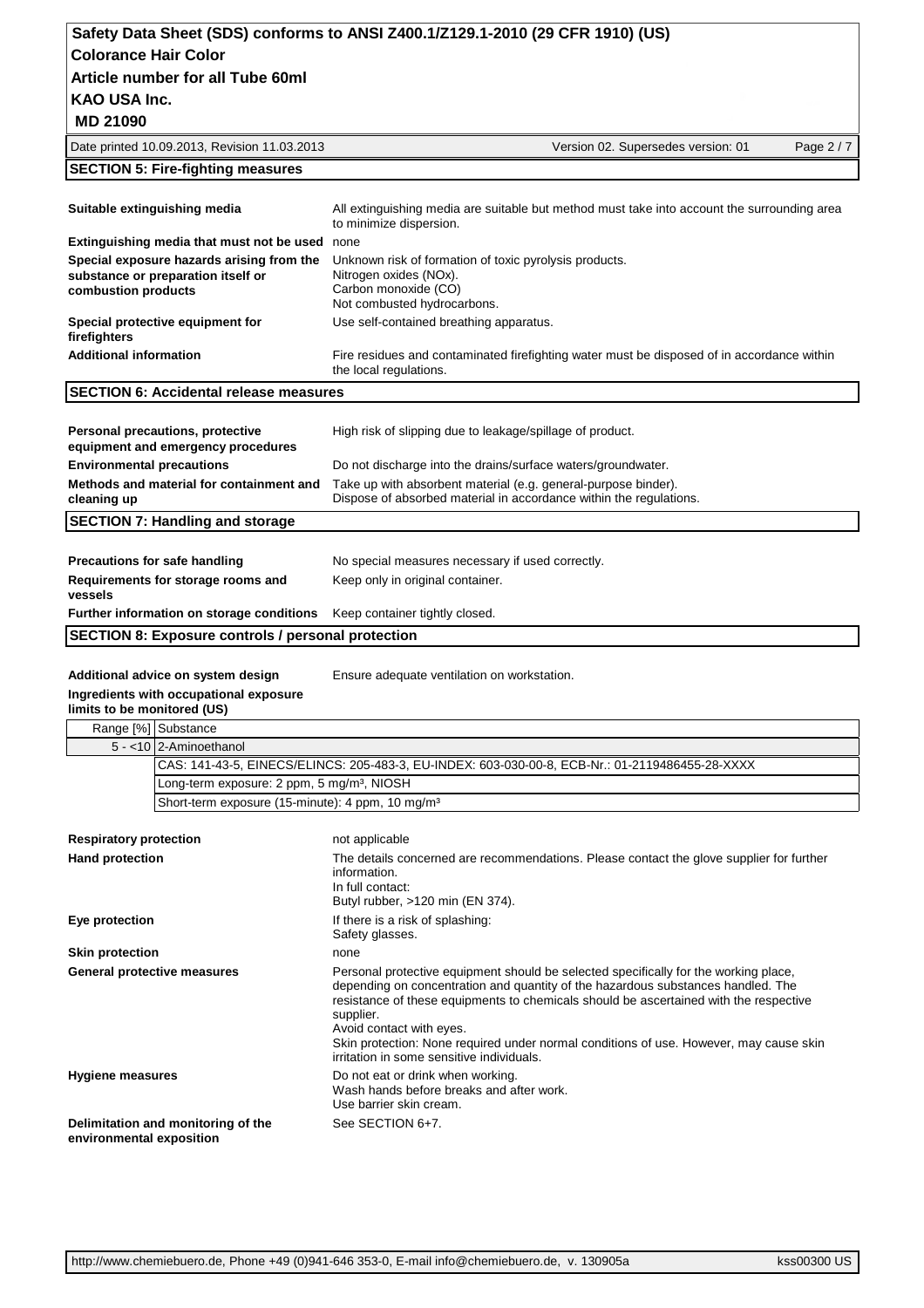**MD 21090**

Date printed 10.09.2013, Revision 11.03.2013 Version 02. Supersedes version: 01 Page 3/7

**SECTION 9: Physical and chemical properties**

| Form                                        | viscous                     |
|---------------------------------------------|-----------------------------|
| Color                                       | various                     |
| Odor                                        | characteristic              |
| pH-value                                    | $6,7 - 6,9$                 |
| pH-value [1%]                               | not determined              |
| <b>Boiling point [°C]</b>                   | not determined              |
| Flash point [°C]                            | not applicable              |
| <b>Flammability [°C]</b>                    | not determined              |
| Lower explosion limit                       | not applicable              |
| <b>Upper explosion limit</b>                | not applicable              |
| <b>Oxidizing properties</b>                 | no                          |
| Vapour pressure/gas pressure [kPa]          | not determined              |
| Density [g/ml]                              | 0,97-1,02 (20 °C / 68,0 °F) |
| Bulk density [kg/m <sup>3</sup> ]           | not applicable              |
| Solubility in water                         | miscible                    |
| Partition coefficient [n-octanol/water]     | not determined              |
| <b>Viscosity</b>                            | not determined              |
| Relative vapour density determined in air   | not determined              |
| <b>Evaporation speed</b>                    | not determined              |
| Melting point [°C]                          | not determined              |
| Autoignition temperature [°C]               | not applicable              |
| <b>Decomposition temperature</b>            | not determined              |
| <b>SECTION 10: Stability and reactivity</b> |                             |

| Reactivity                         | No dangerous reactions known if used as directed.             |
|------------------------------------|---------------------------------------------------------------|
| <b>Chemical stability</b>          | Stable under normal ambient conditions (ambient temperature). |
| Possibility of hazardous reactions | No hazardous reactions known.                                 |
| <b>Conditions to avoid</b>         | See SECTION 7.2.                                              |
| Incompatible materials             | not determined                                                |
| Hazardous decomposition products   | No hazardous decomposition products known.                    |
|                                    |                                                               |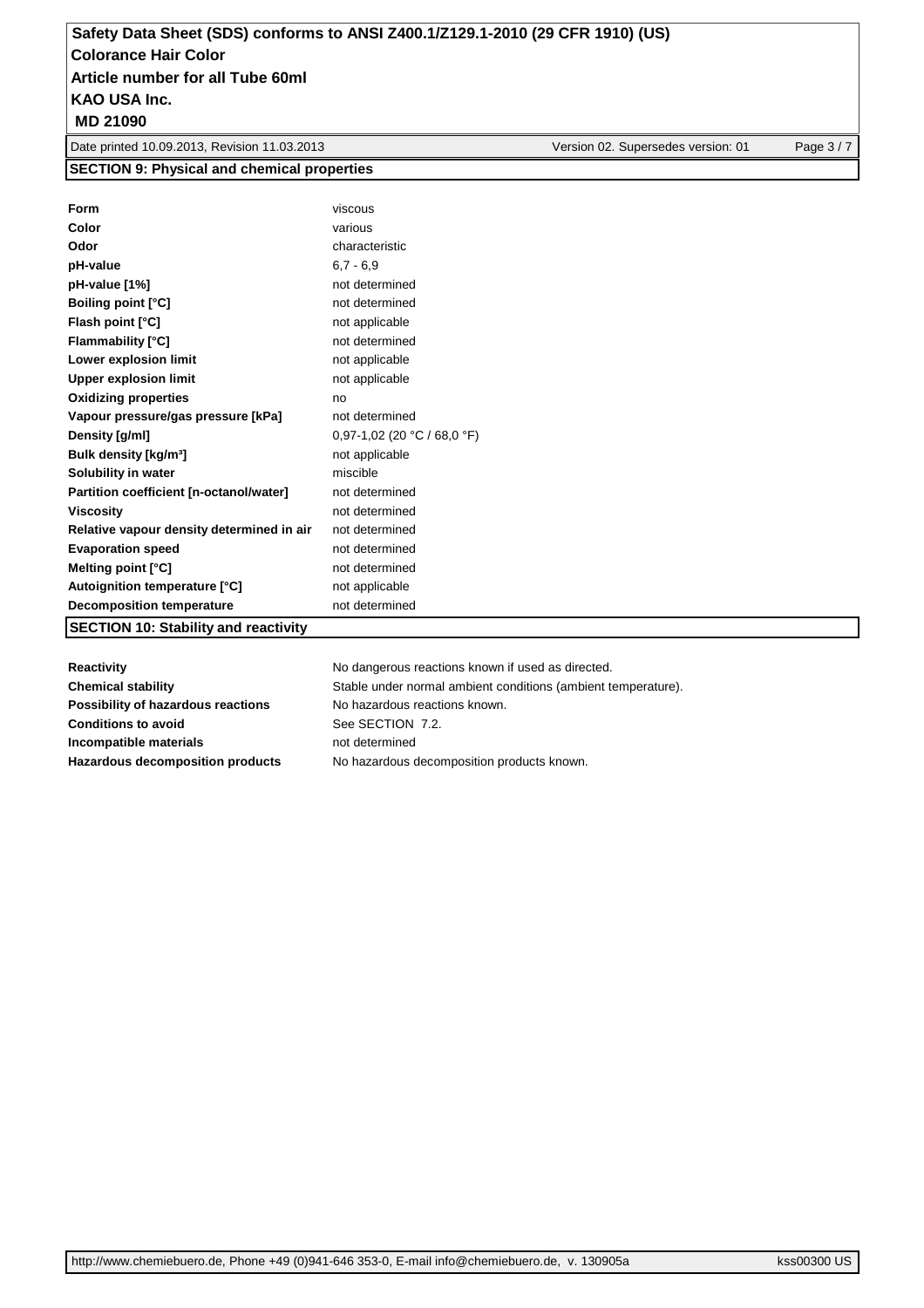Date printed 10.09.2013, Revision 11.03.2013 Version 02. Supersedes version: 01 Page 4/7

**SECTION 11: Toxicological information**

#### **Information on toxicological effects**

#### **Acute toxicity**

|                                  | Range [%] Substance                                                         |                                                                                                                                                                                                                                                                                                                                                                                                                                                                                                                                                                                                                                                                        |
|----------------------------------|-----------------------------------------------------------------------------|------------------------------------------------------------------------------------------------------------------------------------------------------------------------------------------------------------------------------------------------------------------------------------------------------------------------------------------------------------------------------------------------------------------------------------------------------------------------------------------------------------------------------------------------------------------------------------------------------------------------------------------------------------------------|
|                                  | 1 - < 2,5 Amides, C12-18 and C18-unsatd., N-(hydroxyethyl), CAS: 90622-77-8 |                                                                                                                                                                                                                                                                                                                                                                                                                                                                                                                                                                                                                                                                        |
|                                  | LD50, oral, Rat: > 5000 mg/kg (Lit).                                        |                                                                                                                                                                                                                                                                                                                                                                                                                                                                                                                                                                                                                                                                        |
|                                  | 1 - < 2,5 Amides, C14-18, N-(Hydroxyethyl)-, CAS: 68391-00-4                |                                                                                                                                                                                                                                                                                                                                                                                                                                                                                                                                                                                                                                                                        |
|                                  | LD50, oral, Rat: > 2000 mg/kg (Lit).                                        |                                                                                                                                                                                                                                                                                                                                                                                                                                                                                                                                                                                                                                                                        |
|                                  | 1 - < 2,5 Sodium Cetostearyl Sulfate, CAS: 68955-20-4                       |                                                                                                                                                                                                                                                                                                                                                                                                                                                                                                                                                                                                                                                                        |
|                                  | LD50, oral, Rat: > 5000 mg/kg.                                              |                                                                                                                                                                                                                                                                                                                                                                                                                                                                                                                                                                                                                                                                        |
|                                  | 5 - < 10 2-Aminoethanol, CAS: 141-43-5                                      |                                                                                                                                                                                                                                                                                                                                                                                                                                                                                                                                                                                                                                                                        |
|                                  | LC50, inhalative, Rat: >1,3 mg/L (6h)(Vapour).                              |                                                                                                                                                                                                                                                                                                                                                                                                                                                                                                                                                                                                                                                                        |
|                                  | LD50, oral, Rat: 1515 mg/kg bw.                                             |                                                                                                                                                                                                                                                                                                                                                                                                                                                                                                                                                                                                                                                                        |
|                                  | LD50, dermal, Rabbit: 1025 mg/kg (IUCLID).                                  |                                                                                                                                                                                                                                                                                                                                                                                                                                                                                                                                                                                                                                                                        |
| <b>Acute oral toxicity</b>       |                                                                             | not determined                                                                                                                                                                                                                                                                                                                                                                                                                                                                                                                                                                                                                                                         |
| <b>Acute dermal toxicity</b>     |                                                                             | not determined                                                                                                                                                                                                                                                                                                                                                                                                                                                                                                                                                                                                                                                         |
| Acute inhalational toxicity      |                                                                             | not determined                                                                                                                                                                                                                                                                                                                                                                                                                                                                                                                                                                                                                                                         |
| Serious eye damage/irritation    |                                                                             | not determined                                                                                                                                                                                                                                                                                                                                                                                                                                                                                                                                                                                                                                                         |
| <b>Skin corrosion/irritation</b> |                                                                             | not determined                                                                                                                                                                                                                                                                                                                                                                                                                                                                                                                                                                                                                                                         |
|                                  | Respiratory or skin sensitisation                                           | not determined                                                                                                                                                                                                                                                                                                                                                                                                                                                                                                                                                                                                                                                         |
| exposure                         | Specific target organ toxicity - single                                     | not determined                                                                                                                                                                                                                                                                                                                                                                                                                                                                                                                                                                                                                                                         |
| exposure                         | Specific target organ toxicity - repeated                                   | not determined                                                                                                                                                                                                                                                                                                                                                                                                                                                                                                                                                                                                                                                         |
| <b>Mutagenicity</b>              |                                                                             | not determined                                                                                                                                                                                                                                                                                                                                                                                                                                                                                                                                                                                                                                                         |
| <b>Reproduction toxicity</b>     |                                                                             | not determined                                                                                                                                                                                                                                                                                                                                                                                                                                                                                                                                                                                                                                                         |
| Carcinogenicity                  |                                                                             | not determined                                                                                                                                                                                                                                                                                                                                                                                                                                                                                                                                                                                                                                                         |
| <b>General remarks</b>           |                                                                             | Toxicological data of complete product are not available.<br>The product was classified on the basis of the calculation procedure of the preparation<br>directive.<br>The toxicity data listed pertaining to the ingredients are intended for those working in the<br>medicinal professions, experts for occupational health and safety and toxicologists.<br>This is a cosmetic product that is safe under intended and reasonable foreseeable use.<br>Taking into account the use instructions, the toxicological profile of the ingredients and the<br>evaluation of the final formulation this product is considered as safe and thus not harming<br>human health. |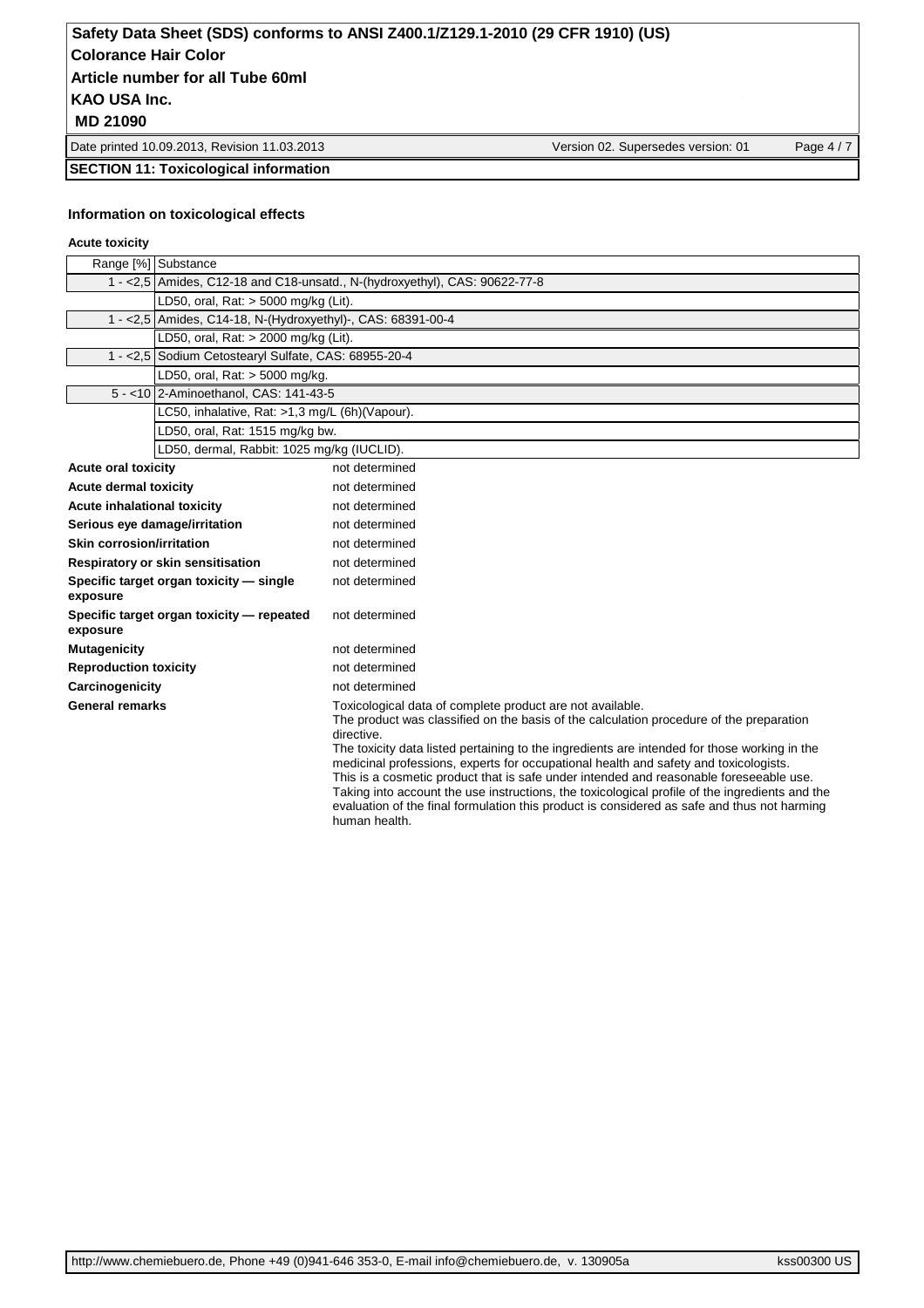Date printed 10.09.2013, Revision 11.03.2013 Version 02. Supersedes version: 01 Page 5 / 7

### **SECTION 12: Ecological information**

#### **Toxicity**

| Range [%] Substance                                                             |                                                                                                                                                                                                      |  |  |
|---------------------------------------------------------------------------------|------------------------------------------------------------------------------------------------------------------------------------------------------------------------------------------------------|--|--|
|                                                                                 | 1 - < 2,5   Sodium Cetostearyl Sulfate, CAS: 68955-20-4                                                                                                                                              |  |  |
| LC50, fish: $> 10 - < 100$ mg/l.                                                |                                                                                                                                                                                                      |  |  |
| 5 - < 10 2-Aminoethanol, CAS: 141-43-5                                          |                                                                                                                                                                                                      |  |  |
| EC50, (48h), Daphnia magna: 65 mg/L.                                            |                                                                                                                                                                                                      |  |  |
| LC50, (96h), Cyprinus carpio: 349 mg/L.                                         |                                                                                                                                                                                                      |  |  |
| LC50, (96h), Carassius auratus: 170 mg/L.                                       |                                                                                                                                                                                                      |  |  |
| EC50, (72h), Scenedesmus subspicatus: 22 mg/L.                                  |                                                                                                                                                                                                      |  |  |
| EC50, (72h), Selenastrum capricornutum: 2,5 mg/L.                               |                                                                                                                                                                                                      |  |  |
| <b>Fish toxicity</b>                                                            | not determined                                                                                                                                                                                       |  |  |
| Daphnia toxicity                                                                | not determined                                                                                                                                                                                       |  |  |
| Behaviour in environment compartments                                           | not determined                                                                                                                                                                                       |  |  |
| Behaviour in sewage plant                                                       | not determined                                                                                                                                                                                       |  |  |
| <b>Bacteria toxicity</b>                                                        | not determined                                                                                                                                                                                       |  |  |
| <b>Biological degradability</b>                                                 | not determined                                                                                                                                                                                       |  |  |
| <b>COD</b>                                                                      | not determined                                                                                                                                                                                       |  |  |
| <b>BOD5</b>                                                                     | not determined                                                                                                                                                                                       |  |  |
| <b>AOX-advice</b>                                                               | not applicable                                                                                                                                                                                       |  |  |
| 2006/11/EC:                                                                     | not applicable                                                                                                                                                                                       |  |  |
| Other adverse effects                                                           | No classification on the basis of the calculation procedure of the preparation directive.<br>The toxicity data pertaining to the ingredients were supplied by the manufacturers of raw<br>materials. |  |  |
| <b>SECTION 13: Disposal considerations</b>                                      |                                                                                                                                                                                                      |  |  |
| <b>Product</b>                                                                  | Coordinate disposal with the disposal contractor/authorities if necessary.                                                                                                                           |  |  |
| Contaminated packaging                                                          | Packaging that cannot be cleaned should be disposed of as for product.                                                                                                                               |  |  |
|                                                                                 | Uncontaminated packaging may be taken for recycling.                                                                                                                                                 |  |  |
| <b>RCRA Hazard Class (40CFR 261)</b>                                            | Waste must be disposed of in accordance with federal, state and local environmental control<br>regulations. Consult your local or regional authorities.                                              |  |  |
| <b>SECTION 14: Transport information</b>                                        |                                                                                                                                                                                                      |  |  |
|                                                                                 |                                                                                                                                                                                                      |  |  |
| Transport by land according to ADR/RID                                          | NO DANGEROUS GOODS                                                                                                                                                                                   |  |  |
|                                                                                 |                                                                                                                                                                                                      |  |  |
| Inland navigation (ADN)                                                         | NO DANGEROUS GOODS                                                                                                                                                                                   |  |  |
|                                                                                 | Marine transport in accordance with IMDG NOT CLASSIFIED AS "DANGEROUS GOODS"                                                                                                                         |  |  |
| Air transport in accordance with IATA<br>DOT Road Shipment Information (49 CFR) | NOT CLASSIFIED AS "DANGEROUS GOODS"<br>NOT CLASSIFIED AS "DANGEROUS GOODS"                                                                                                                           |  |  |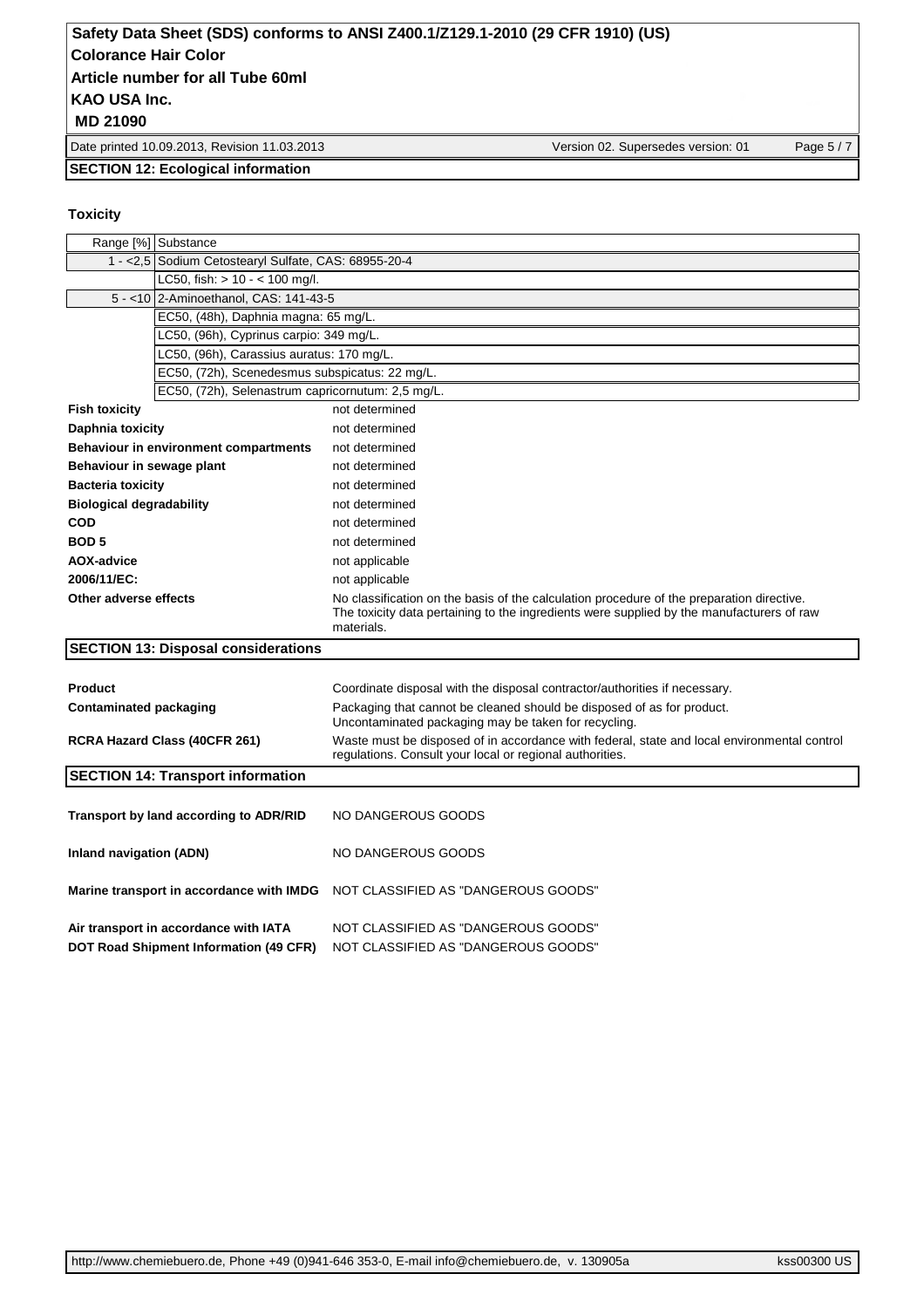Date printed 10.09.2013, Revision 11.03.2013 Version 02. Supersedes version: 01 Page 6 / 7

#### **SECTION 15: Regulatory information**

#### **US Regulations**

| <b>National regulations</b>                                                        | 29 CFR 1910.1200, ANSI Z400.1-2010, OSHA-PEL, ACGIH-TLV, NTP, IARC, SARA Title III,<br>NFPA, TSCA, California - Prop. 65                                             |
|------------------------------------------------------------------------------------|----------------------------------------------------------------------------------------------------------------------------------------------------------------------|
| - SARA, 302                                                                        | This product is not classified as hazardous under SARA 302.                                                                                                          |
| - SARA, 311                                                                        | This product is not classified as hazardous under SARA 311.                                                                                                          |
| - SARA, 313                                                                        | This product does not contain any ingredients regulated under this list.                                                                                             |
| - CA Proposition 65                                                                | No chemical substances in this material are named on the California P65 list.                                                                                        |
| - TSCA                                                                             | All chemical substances in this material are included on or exempted from listing on the<br><b>TSCA Inventory.</b>                                                   |
| - FDA                                                                              | not determined                                                                                                                                                       |
| <b>American Conference of Governmental</b><br><b>Industrial Hygienists - ACGIH</b> | Ingredients not listed as carcinogens.                                                                                                                               |
| International Agency for Research on<br><b>Cancer IARC</b>                         | Ingredients not listed as carcinogens.                                                                                                                               |
| <b>National Toxicology Program - NTP</b>                                           | This product is not named NTP - National Toxicology Program.                                                                                                         |
| <b>HAP-VOC</b>                                                                     | not applicable                                                                                                                                                       |
| <b>Transport-regulations</b>                                                       | DOT-Classification, ADR (2013); IMDG-Code (2013, 36. Amdt.); IATA-DGR (2013).                                                                                        |
| <b>Other Right to Know Laws</b>                                                    |                                                                                                                                                                      |
| <b>EC Regulations</b>                                                              |                                                                                                                                                                      |
|                                                                                    | 1967/548 (1999/45); 1991/689 (2001/118); 1999/13; 2004/42; 648/2004; 1907/2006 (Reach);<br>1272/2008; 75/324/EEC (2008/47/EC); 453/2010/EC                           |
| Labelling                                                                          | This preparation is excluded as cosmetics from the regulation 1999/45/EEC.<br>The product is classified and required to be labelled in accordance with EC-Directives |
| <b>Hazard symbols</b>                                                              |                                                                                                                                                                      |
|                                                                                    | Irritant                                                                                                                                                             |
| R-phrases                                                                          | R 37/38: Irritating to respiratory system and skin.<br>R 41: Risk of serious damage to eyes.                                                                         |
| S-phrases                                                                          | S 26: In case of contact with eyes, rinse immediately with plenty of water and seek medical<br>advice.<br>S 37/39: Wear suitable gloves and eye/face protection.     |
| <b>Special labelling</b>                                                           | Safety data sheet available for professional user on request.                                                                                                        |
|                                                                                    | <b>WARNING</b>                                                                                                                                                       |
| <b>Emergency Overview</b>                                                          | CAUSES EYE AND SKIN IRRITATION.<br>CAUSES RESPIRATORY TRACT IRRITATION.                                                                                              |
| <b>SECTION 16: Other information</b>                                               |                                                                                                                                                                      |
| Observe employment restrictions for<br>people                                      | yes                                                                                                                                                                  |
| <b>Customs Tariff</b>                                                              | not determined                                                                                                                                                       |
| <b>HMIS Ratings</b>                                                                |                                                                                                                                                                      |
| <b>HEALTH</b><br>$\mathbf{2}$                                                      | 2 - Moderate Hazard                                                                                                                                                  |
| <b>FLAMMABILITY</b>                                                                | 0 - Minimal Hazard                                                                                                                                                   |
| <b>REACTIVITY</b>                                                                  | 1 - Slight Hazard                                                                                                                                                    |
| X<br>PERSONAL PROTECTION                                                           | X - Personal protection rating to be supplied by user depending on use conditions                                                                                    |
| <b>NFPA Ratings</b>                                                                |                                                                                                                                                                      |



0 **TOP, FLAMMABILITY: 0 - Minimal Hazard** 2 1 | CEFT, HEALTH: 2 - Moderate Hazard RIGHT, REACTIVITY: 1 - Slight Hazard **EXECUTE:** BOTTOM, SPECIAL NOTICE: **Modified position** none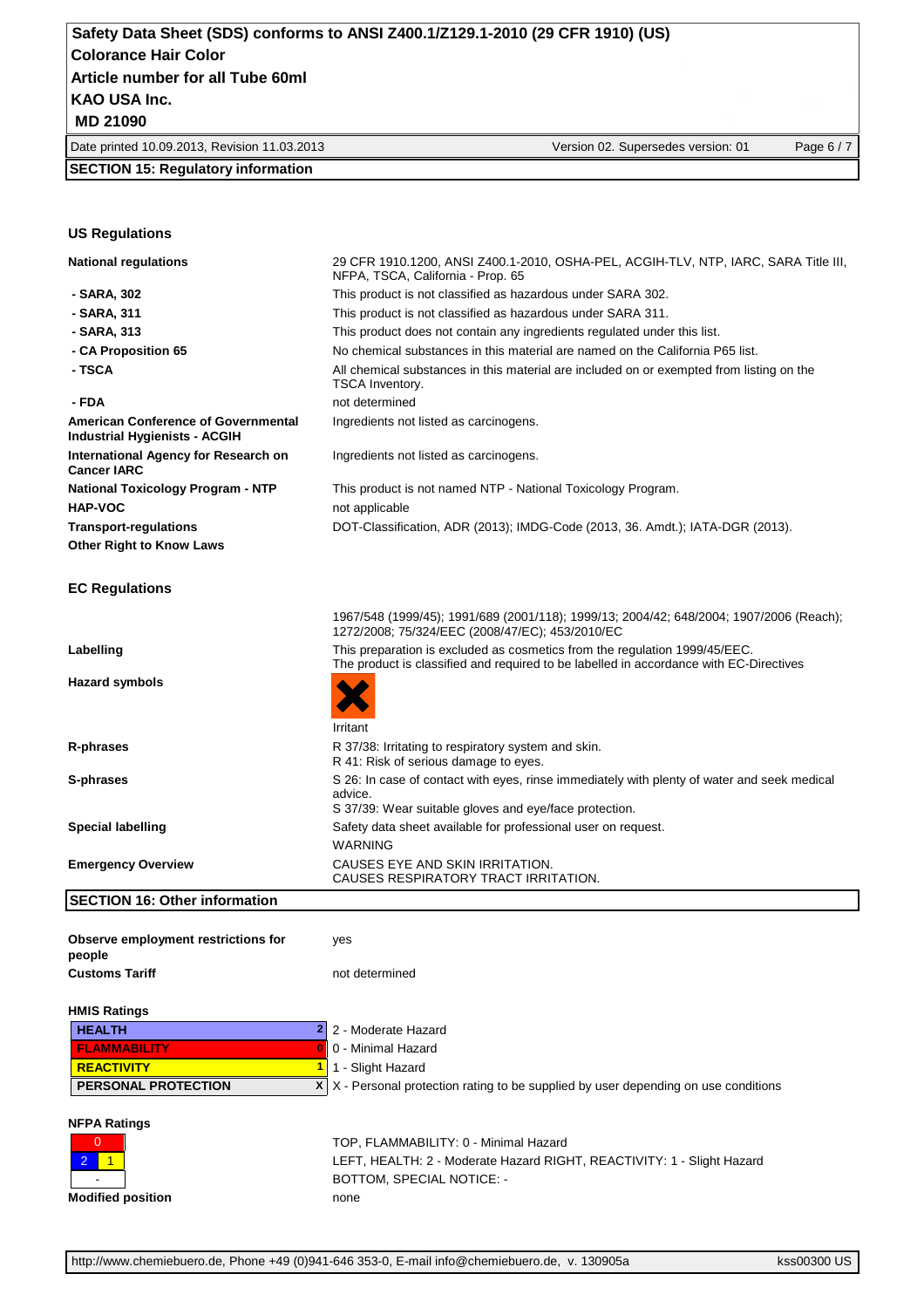## Date printed 10.09.2013, Revision 11.03.2013 Version 02. Supersedes version: 01 Page 7 / 7 **KAO USA Inc. Safety Data Sheet (SDS) conforms to ANSI Z400.1/Z129.1-2010 (29 CFR 1910) (US) Colorance Hair Color MD 21090 Article number for all Tube 60ml**

#### Key / Legende:

ACGIH = American Conference of Governmental Industrial Hygienists; CAS = Chemical Abstracts Service; CERCLA = Comprehensive Enviromental Response, Compensation, and Liability Act; CFR = Code of Federal Regulations; CPR = Controlled Products Regulations; DOT = Department of Transportation; EINCES = European Inventory of Existing Commercial Chemical Substances; EPA = Environmental Protection Agency; IARC = International Agency for Research on Cancer; IATA = International Air Transport Association; NIOSH = National Institute for Occupational Safety and Health; NTP = National Toxicology Program; OSHA = Occupational Safety and Health Administration; SARA = Superfund Amendments and Reauthorization Act; STEL = Short Term Exposure Limit; TSCA = Toxic Substances Control Act

Copyright: Chemiebüro®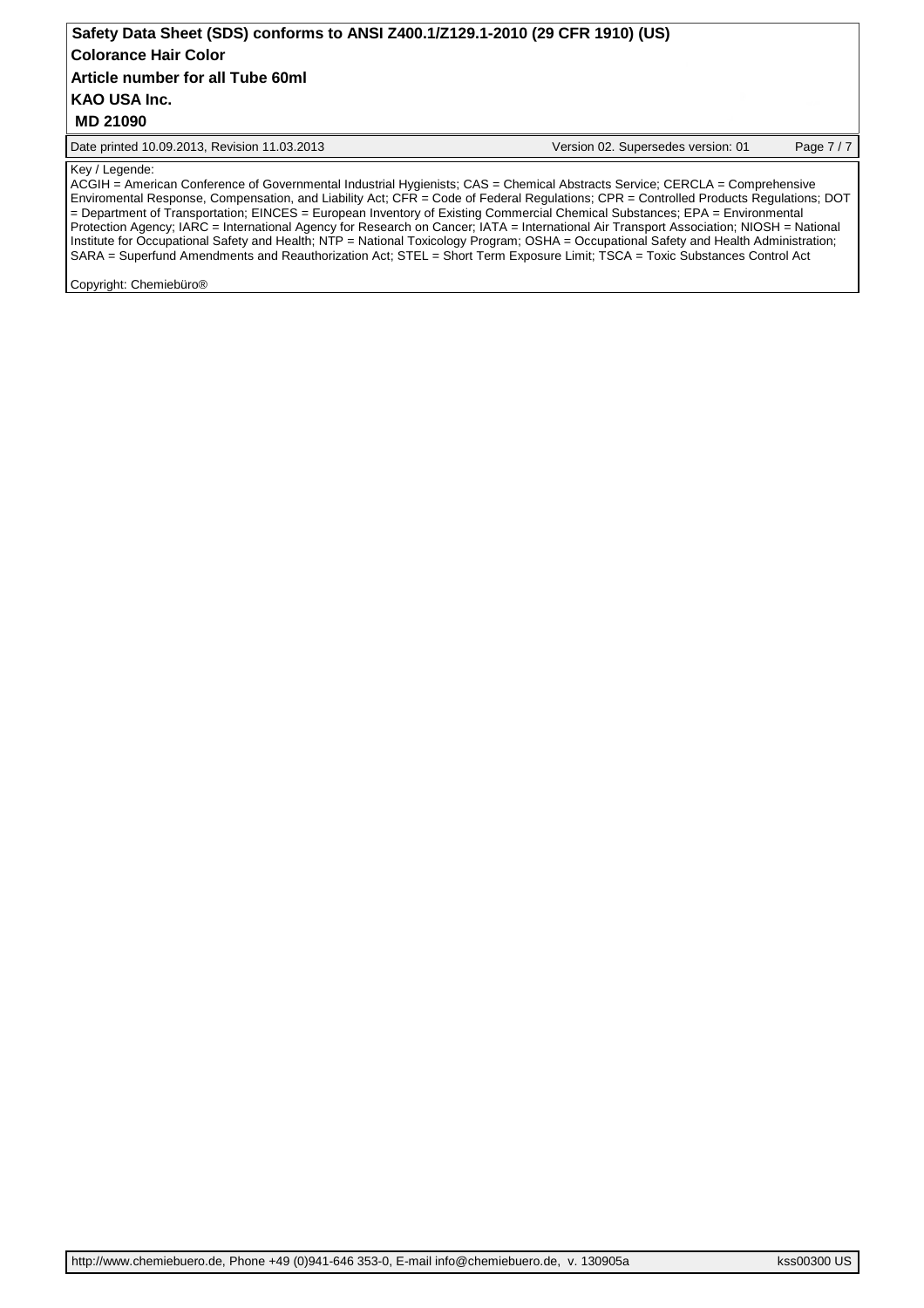**Linthicum Heights, MD 21090**

Date printed 29.05.2013, Revision 29.05.2013 Version 01 Page 1 / 8

**SECTION 1: Identification of the substance / preparation and of the company**

| <b>Product identifier</b>                                                        | <b>Colorance Hair Color</b><br>Article number for all cans 120ml                                                                                                                                                                                                |  |  |  |
|----------------------------------------------------------------------------------|-----------------------------------------------------------------------------------------------------------------------------------------------------------------------------------------------------------------------------------------------------------------|--|--|--|
| Relevant identified uses of the substance<br>or mixture and uses advised against | Hair color                                                                                                                                                                                                                                                      |  |  |  |
| <b>Identified use</b>                                                            | Cosmetics                                                                                                                                                                                                                                                       |  |  |  |
| Company                                                                          | KAO USA Inc.                                                                                                                                                                                                                                                    |  |  |  |
|                                                                                  | Linthicum Heights, MD 21090 / USA<br>Phone 001410-850-7555                                                                                                                                                                                                      |  |  |  |
| <b>Address enquiries to</b>                                                      |                                                                                                                                                                                                                                                                 |  |  |  |
| <b>Emergency phone Company</b>                                                   | CHEMTREC: +1 703 527-3887 (24h)                                                                                                                                                                                                                                 |  |  |  |
| <b>Safety Data Sheet</b>                                                         | sdb@chemiebuero.de                                                                                                                                                                                                                                              |  |  |  |
| <b>SECTION 2: Hazards identification</b>                                         |                                                                                                                                                                                                                                                                 |  |  |  |
|                                                                                  |                                                                                                                                                                                                                                                                 |  |  |  |
| <b>Emergency Overview</b>                                                        |                                                                                                                                                                                                                                                                 |  |  |  |
| Appearance, Odor:                                                                | aerosol, various, characteristic                                                                                                                                                                                                                                |  |  |  |
|                                                                                  | <b>WARNING</b>                                                                                                                                                                                                                                                  |  |  |  |
|                                                                                  | Keep away from heat, sparks and flame. Pressurized container: Do not pierce or burn, even<br>after use. Protect from sunlight. Do not expose to temperatures exceeding 122°F (50°C).<br>CAUSES EYE AND SKIN IRRITATION.<br>CAUSES RESPIRATORY TRACT IRRITATION. |  |  |  |
| <b>OSHA Regulatory Status</b>                                                    | This product is defined as Cosmetics. Therefore, this product is exempt from requirements of<br>the hazard communication standard, 29 CFR1910.1200.                                                                                                             |  |  |  |
| <b>Potential health effects</b>                                                  | No particular hazards known.                                                                                                                                                                                                                                    |  |  |  |
| <b>Potential environmental effects</b>                                           | No particular hazards known.                                                                                                                                                                                                                                    |  |  |  |
| <b>SECTION 3: Composition / Information on ingredients</b>                       |                                                                                                                                                                                                                                                                 |  |  |  |

#### **The product is a mixture.**

| Range [%] Substance                                        |
|------------------------------------------------------------|
| $5 - 10$ 2-Aminoethanol                                    |
| CAS: 141-43-5                                              |
| 1 - < 2,5   Amides, C14-18, N-(Hydroxyethyl)-              |
| CAS: 68391-00-4                                            |
| 1 - < 2,5 Amides, C12-18 and C18-unsatd., N-(hydroxyethyl) |
| CAS: 90622-77-8                                            |
| 1 - < 2,5 Sodium Cetostearyl Sulfate                       |
| CAS: 68955-20-4                                            |
| $< 1$ Nitrogen                                             |
| CAS: 7727-37-9                                             |

**Comment on component parts** Substances of Very High Concern - SVHC: substances are not contained or are below 0,1%. For full text of H-statements and R-phrases: see SECTION 16.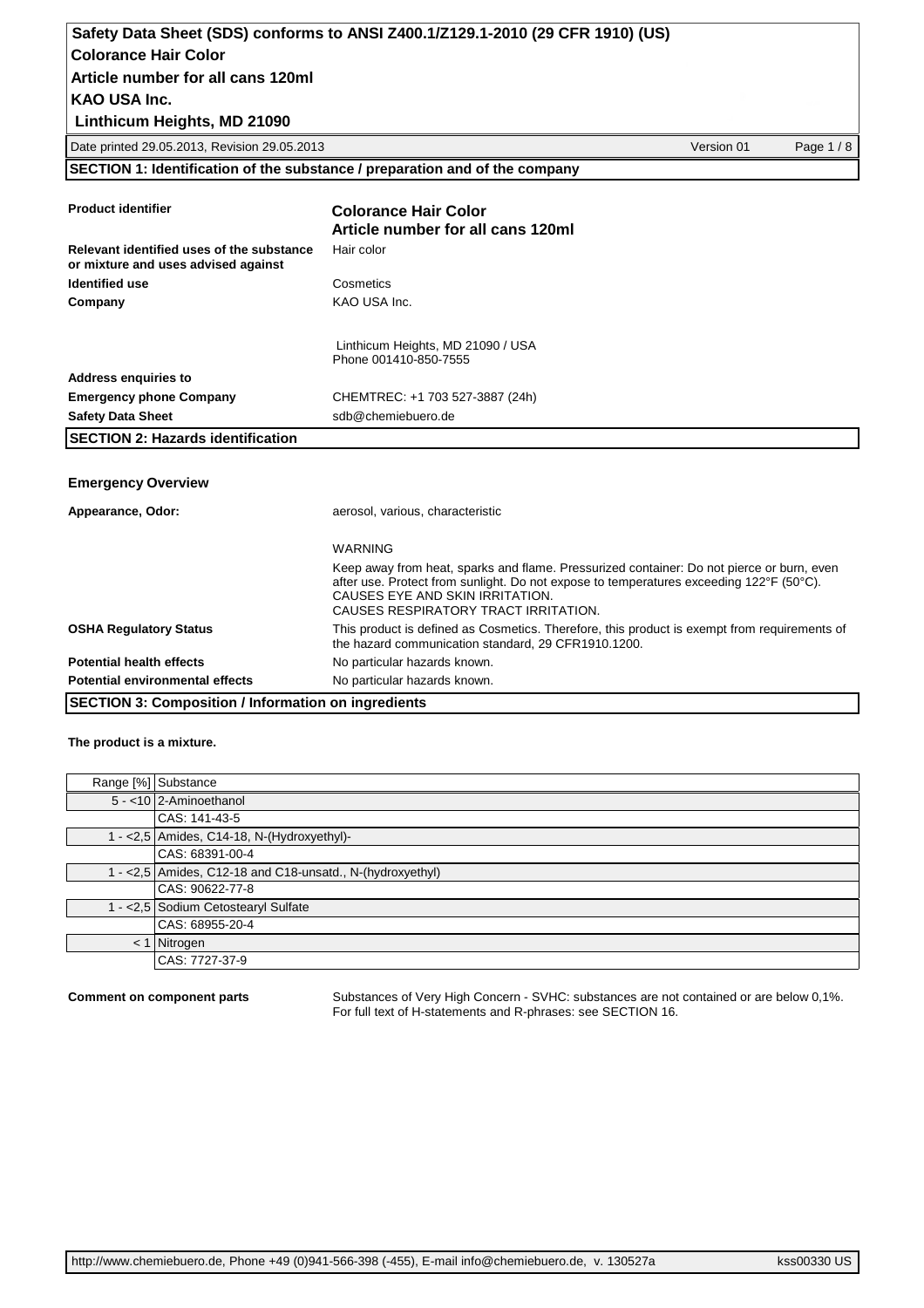## **Linthicum Heights, MD 21090**

Date printed 29.05.2013, Revision 29.05.2013 Version 01 Page 2 / 8

### **SECTION 4: First aid measures**

| <b>SECTION 5: Fire-fighting measures</b>                                      |                                                                                                                                                                                      |
|-------------------------------------------------------------------------------|--------------------------------------------------------------------------------------------------------------------------------------------------------------------------------------|
| Indication of any immediate medical<br>attention and special treatment needed | Forward this sheet to the doctor.<br>Treat symptomatically.                                                                                                                          |
| Ingestion                                                                     | Seek medical advice immediately.<br>Do not induce vomiting.<br>Rinse out mouth and give plenty of water to drink.                                                                    |
| Eye contact                                                                   | Rinse cautiously with water for several minutes. Remove contact lenses, if present and easy<br>to do. Continue rinsing.<br>If eye irritation persists: Get medical advice/attention. |
| <b>Skin contact</b>                                                           | When in contact with the skin, clean with soap and water.<br>Consult a doctor if skin irritation persists.                                                                           |
| <b>Inhalation</b>                                                             | Ensure supply of fresh air.<br>In the event of symptoms seek for medical treatment.                                                                                                  |
| Description of first aid measures                                             | Change soaked clothing.                                                                                                                                                              |

| Suitable extinguishing media                                                                           | Foam, dry powder, water spray jet, carbon dioxide.                                                                                                                    |  |
|--------------------------------------------------------------------------------------------------------|-----------------------------------------------------------------------------------------------------------------------------------------------------------------------|--|
| <b>Extinguishing media that must not be used</b> Full water jet                                        |                                                                                                                                                                       |  |
| Special exposure hazards arising from the<br>substance or preparation itself or<br>combustion products | Unknown risk of formation of toxic pyrolysis products.<br>Bursting aerosols can be forcibly projected from a fire.                                                    |  |
| Special protective equipment for<br>firefighters                                                       | Do not inhale explosion and/or combustion gases.<br>Use self-contained breathing apparatus.                                                                           |  |
| <b>Additional information</b>                                                                          | Cool containers at risk with water spray jet.<br>Fire residues and contaminated firefighting water must be disposed of in accordance within<br>the local regulations. |  |
| <b>ISECTION 6: Accidental release measures</b>                                                         |                                                                                                                                                                       |  |

| Personal precautions, protective<br>equipment and emergency procedures | Ensure adequate ventillation.<br>Use personal protective equipment.                                                                                |
|------------------------------------------------------------------------|----------------------------------------------------------------------------------------------------------------------------------------------------|
| <b>Environmental precautions</b>                                       | Do not discharge into the drains/surface waters/groundwater.                                                                                       |
| Methods and material for containment and<br>cleaning up                | Take up mechanically.<br>Take up residues with suitable absorbent materials.<br>Dispose of absorbed material in accordance within the regulations. |

#### **SECTION 7: Handling and storage**

| Precautions for safe handling<br>Requirements for storage rooms and<br>vessels | Use only in well-ventilated areas.<br>Prevent penetration into the ground.                                                 |
|--------------------------------------------------------------------------------|----------------------------------------------------------------------------------------------------------------------------|
| Advice on storage compatibility                                                | Do not store together with oxidizing agents.                                                                               |
| Further information on storage conditions                                      | Keep container in a well-ventilated place.<br>Keep in a cool place, heat causes increase in pressure and risk of bursting. |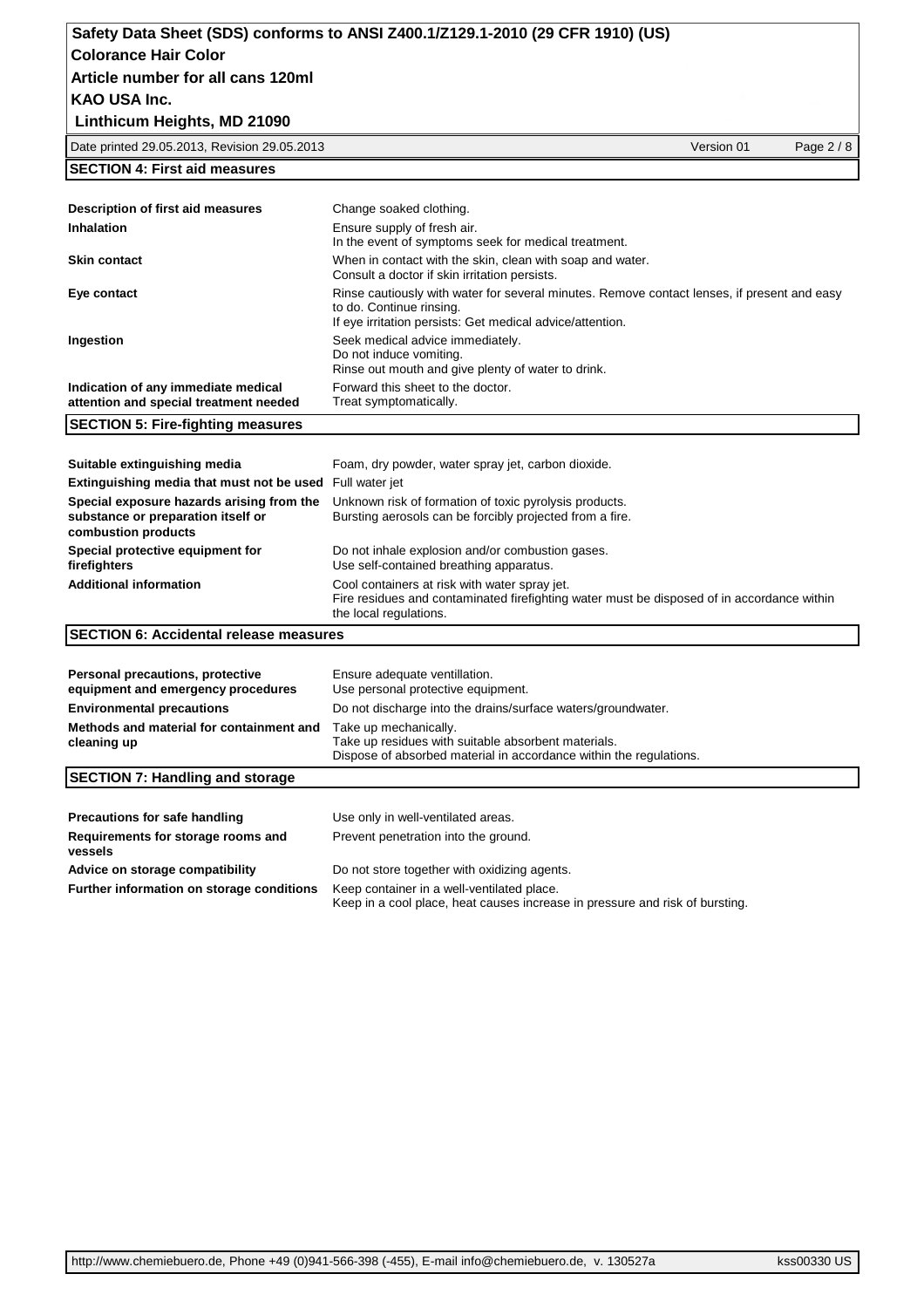## **Linthicum Heights, MD 21090**

Date printed 29.05.2013, Revision 29.05.2013 Version 01 Page 3 / 8

#### **SECTION 8: Exposure controls / personal protection**

**Additional advice on system design** Ensure adequate ventilation on workstation.

#### **Ingredients with occupational exposure**

**limits to be monitored (US)**

## Range [%] Substance

| 5 - <10 2-Aminoethanol                                         |                                                                                                                                                                                                                                                                                                                                                                                                                                                   |  |  |
|----------------------------------------------------------------|---------------------------------------------------------------------------------------------------------------------------------------------------------------------------------------------------------------------------------------------------------------------------------------------------------------------------------------------------------------------------------------------------------------------------------------------------|--|--|
|                                                                | CAS: 141-43-5, EINECS/ELINCS: 205-483-3, EU-INDEX: 603-030-00-8, ECB-Nr.: 01-2119486455-28-XXXX                                                                                                                                                                                                                                                                                                                                                   |  |  |
|                                                                | Long-term exposure: 2 ppm, 5 mg/m <sup>3</sup> , NIOSH                                                                                                                                                                                                                                                                                                                                                                                            |  |  |
|                                                                | Short-term exposure (15-minute): 4 ppm, 10 mg/m <sup>3</sup>                                                                                                                                                                                                                                                                                                                                                                                      |  |  |
|                                                                |                                                                                                                                                                                                                                                                                                                                                                                                                                                   |  |  |
| <b>Respiratory protection</b>                                  | Not required under normal conditions.                                                                                                                                                                                                                                                                                                                                                                                                             |  |  |
| <b>Hand protection</b>                                         | The details concerned are recommendations. Please contact the glove supplier for further<br>information.<br>In full contact<br>Butyl rubber, >480 min (EN 374).                                                                                                                                                                                                                                                                                   |  |  |
| Eye protection                                                 | Safety glasses.                                                                                                                                                                                                                                                                                                                                                                                                                                   |  |  |
| <b>Skin protection</b>                                         | None required under normal conditions of use. However, may cause skin irritation in some<br>sensitive individuals.                                                                                                                                                                                                                                                                                                                                |  |  |
| General protective measures                                    | Personal protective equipment should be selected specifically for the working place,<br>depending on concentration and quantity of the hazardous substances handled. The<br>resistance of these equipments to chemicals should be ascertained with the respective<br>supplier.<br>Avoid contact with eyes.<br>Skin protection: None required under normal conditions of use. However, may cause skin<br>irritation in some sensitive individuals. |  |  |
| <b>Hygiene measures</b>                                        | Do not eat, drink, smoke or take drugs at work.<br>Wash hands before breaks and after work.<br>Use barrier skin cream.                                                                                                                                                                                                                                                                                                                            |  |  |
| Delimitation and monitoring of the<br>environmental exposition | See SECTION 6+7.                                                                                                                                                                                                                                                                                                                                                                                                                                  |  |  |

#### **SECTION 9: Physical and chemical properties**

| Form                                      | aerosol                                     |  |
|-------------------------------------------|---------------------------------------------|--|
| Color                                     | various                                     |  |
| Odor                                      | characteristic                              |  |
| pH-value                                  | $6.7 - 6.9$                                 |  |
| pH-value [1%]                             | not applicable                              |  |
| <b>Boiling point [°C]</b>                 | not applicable                              |  |
| Flash point [°C]                          | not applicable                              |  |
| <b>Flammability</b> [°C]                  | ves                                         |  |
| Lower explosion limit                     | not determined                              |  |
| <b>Upper explosion limit</b>              | not determined                              |  |
| <b>Oxidizing properties</b>               | no                                          |  |
| Vapour pressure/gas pressure [kPa]        | not determined                              |  |
| Density [g/ml]                            | $0,97 - 1,02$ (20 °C / 68,0 °F)<br>(Liquid) |  |
| Bulk density [kg/m <sup>3</sup> ]         | not applicable                              |  |
| Solubility in water                       | partially miscible                          |  |
| Partition coefficient [n-octanol/water]   | not determined                              |  |
| <b>Viscosity</b>                          | not applicable                              |  |
| Relative vapour density determined in air | not applicable                              |  |
| <b>Evaporation speed</b>                  | not applicable                              |  |
| Melting point [°C]                        | not applicable                              |  |
| Autoignition temperature [°C]             | not applicable                              |  |
| <b>Decomposition temperature</b>          | not applicable                              |  |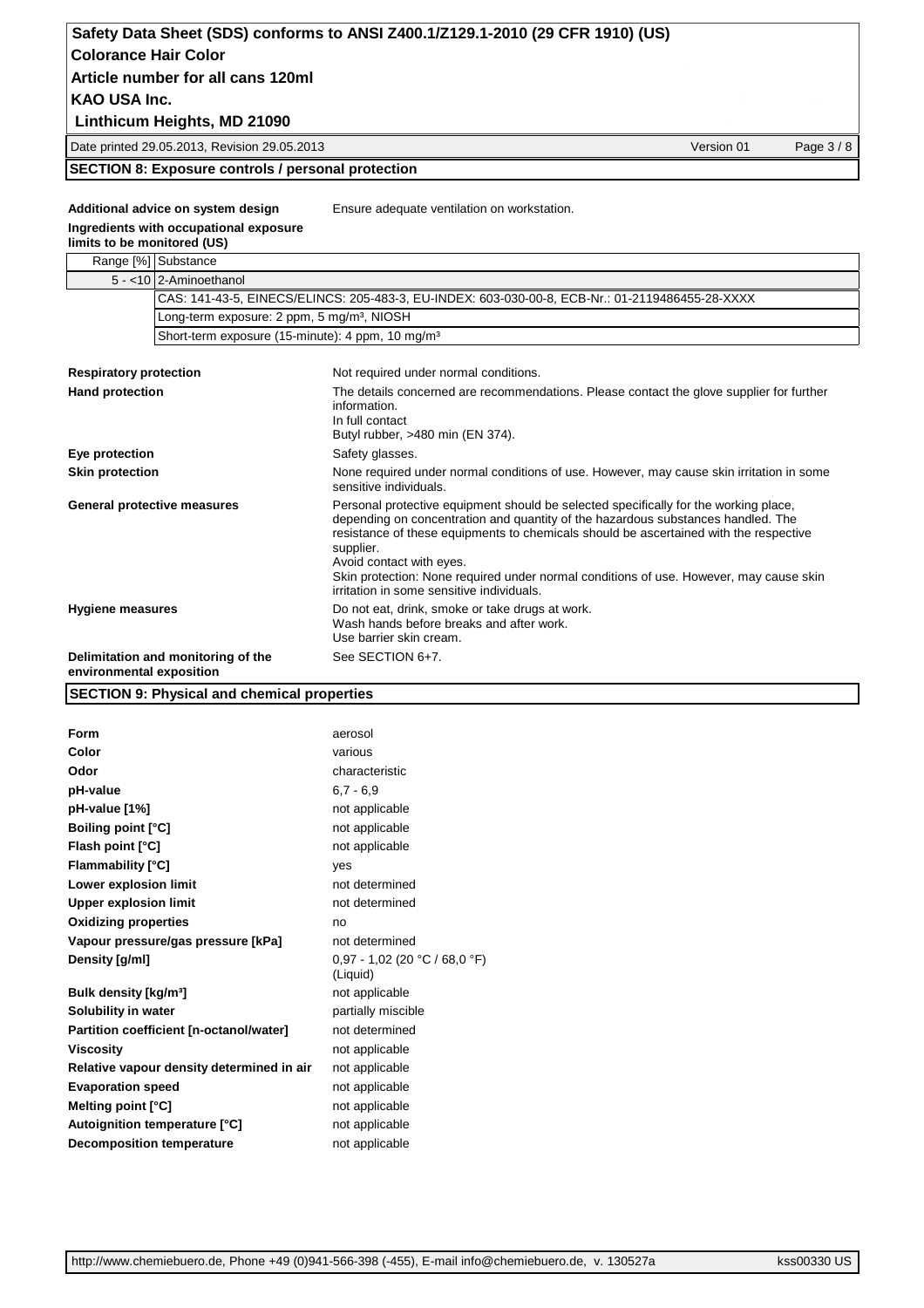#### **Linthicum Heights, MD 21090**

Date printed 29.05.2013, Revision 29.05.2013 Version 01 Page 4 / 8

## **SECTION 10: Stability and reactivity**

| Reactivity                         | No dangerous reactions known if used as directed.             |
|------------------------------------|---------------------------------------------------------------|
| <b>Chemical stability</b>          | Stable under normal ambient conditions (ambient temperature). |
| Possibility of hazardous reactions | Risk of bursting.                                             |
| <b>Conditions to avoid</b>         | Strong heating.                                               |
| Incompatible materials             | not determined                                                |
| Hazardous decomposition products   | No hazardous decomposition products known.                    |

## **SECTION 11: Toxicological information**

#### **Information on toxicological effects**

#### **Acute toxicity**

|                                  | Range [%] Substance                                                        |                                                                                                                                                                                                                                                                                                                                                                                                                                                                                                                                                                                                                                                                                                                   |  |
|----------------------------------|----------------------------------------------------------------------------|-------------------------------------------------------------------------------------------------------------------------------------------------------------------------------------------------------------------------------------------------------------------------------------------------------------------------------------------------------------------------------------------------------------------------------------------------------------------------------------------------------------------------------------------------------------------------------------------------------------------------------------------------------------------------------------------------------------------|--|
|                                  | 1 - <2,5 Amides, C12-18 and C18-unsatd., N-(hydroxyethyl), CAS: 90622-77-8 |                                                                                                                                                                                                                                                                                                                                                                                                                                                                                                                                                                                                                                                                                                                   |  |
|                                  | LD50, oral, Rat: > 5000 mg/kg (Lit).                                       |                                                                                                                                                                                                                                                                                                                                                                                                                                                                                                                                                                                                                                                                                                                   |  |
|                                  | 1 - < 2,5 Amides, C14-18, N-(Hydroxyethyl)-, CAS: 68391-00-4               |                                                                                                                                                                                                                                                                                                                                                                                                                                                                                                                                                                                                                                                                                                                   |  |
|                                  | LD50, oral, Rat: > 2000 mg/kg (Lit).                                       |                                                                                                                                                                                                                                                                                                                                                                                                                                                                                                                                                                                                                                                                                                                   |  |
|                                  | 1 - < 2,5 Sodium Cetostearyl Sulfate, CAS: 68955-20-4                      |                                                                                                                                                                                                                                                                                                                                                                                                                                                                                                                                                                                                                                                                                                                   |  |
|                                  | LD50, oral, Rat: > 5000 mg/kg.                                             |                                                                                                                                                                                                                                                                                                                                                                                                                                                                                                                                                                                                                                                                                                                   |  |
|                                  | 5 - < 10 2-Aminoethanol, CAS: 141-43-5                                     |                                                                                                                                                                                                                                                                                                                                                                                                                                                                                                                                                                                                                                                                                                                   |  |
|                                  | LC50, inhalative, Rat: >1,3 mg/L (6h)(Vapour).                             |                                                                                                                                                                                                                                                                                                                                                                                                                                                                                                                                                                                                                                                                                                                   |  |
|                                  | LD50, oral, Rat: 1515 mg/kg bw.                                            |                                                                                                                                                                                                                                                                                                                                                                                                                                                                                                                                                                                                                                                                                                                   |  |
|                                  | LD50, dermal, Rabbit: 1025 mg/kg (IUCLID).                                 |                                                                                                                                                                                                                                                                                                                                                                                                                                                                                                                                                                                                                                                                                                                   |  |
| <b>Acute oral toxicity</b>       |                                                                            | not determined                                                                                                                                                                                                                                                                                                                                                                                                                                                                                                                                                                                                                                                                                                    |  |
| <b>Acute dermal toxicity</b>     |                                                                            | not determined                                                                                                                                                                                                                                                                                                                                                                                                                                                                                                                                                                                                                                                                                                    |  |
| Acute inhalational toxicity      |                                                                            | not determined                                                                                                                                                                                                                                                                                                                                                                                                                                                                                                                                                                                                                                                                                                    |  |
|                                  | Serious eye damage/irritation                                              | not determined                                                                                                                                                                                                                                                                                                                                                                                                                                                                                                                                                                                                                                                                                                    |  |
| <b>Skin corrosion/irritation</b> |                                                                            | not determined                                                                                                                                                                                                                                                                                                                                                                                                                                                                                                                                                                                                                                                                                                    |  |
|                                  | Respiratory or skin sensitisation                                          | not determined                                                                                                                                                                                                                                                                                                                                                                                                                                                                                                                                                                                                                                                                                                    |  |
| exposure                         | Specific target organ toxicity - single                                    | not determined                                                                                                                                                                                                                                                                                                                                                                                                                                                                                                                                                                                                                                                                                                    |  |
| exposure                         | Specific target organ toxicity - repeated                                  | not determined                                                                                                                                                                                                                                                                                                                                                                                                                                                                                                                                                                                                                                                                                                    |  |
| <b>Mutagenicity</b>              |                                                                            | not determined                                                                                                                                                                                                                                                                                                                                                                                                                                                                                                                                                                                                                                                                                                    |  |
| <b>Reproduction toxicity</b>     |                                                                            | not determined                                                                                                                                                                                                                                                                                                                                                                                                                                                                                                                                                                                                                                                                                                    |  |
| Carcinogenicity                  |                                                                            | not determined                                                                                                                                                                                                                                                                                                                                                                                                                                                                                                                                                                                                                                                                                                    |  |
| <b>General remarks</b>           |                                                                            | The product was classified on the basis of the calculation procedure of the preparation<br>directive.<br>The toxicity data listed pertaining to the ingredients are intended for those working in the<br>medicinal professions, experts for occupational health and safety and toxicologists. The<br>toxicity data pertaining to the ingredients were supplied by the manufacturers of raw materials.<br>This is a cosmetic product that is safe under intended and reasonable foreseeable use.<br>Taking into account the use instructions, the toxicological profile of the ingredients and the<br>evaluation of the final formulation this product is considered as safe and thus not harming<br>human health. |  |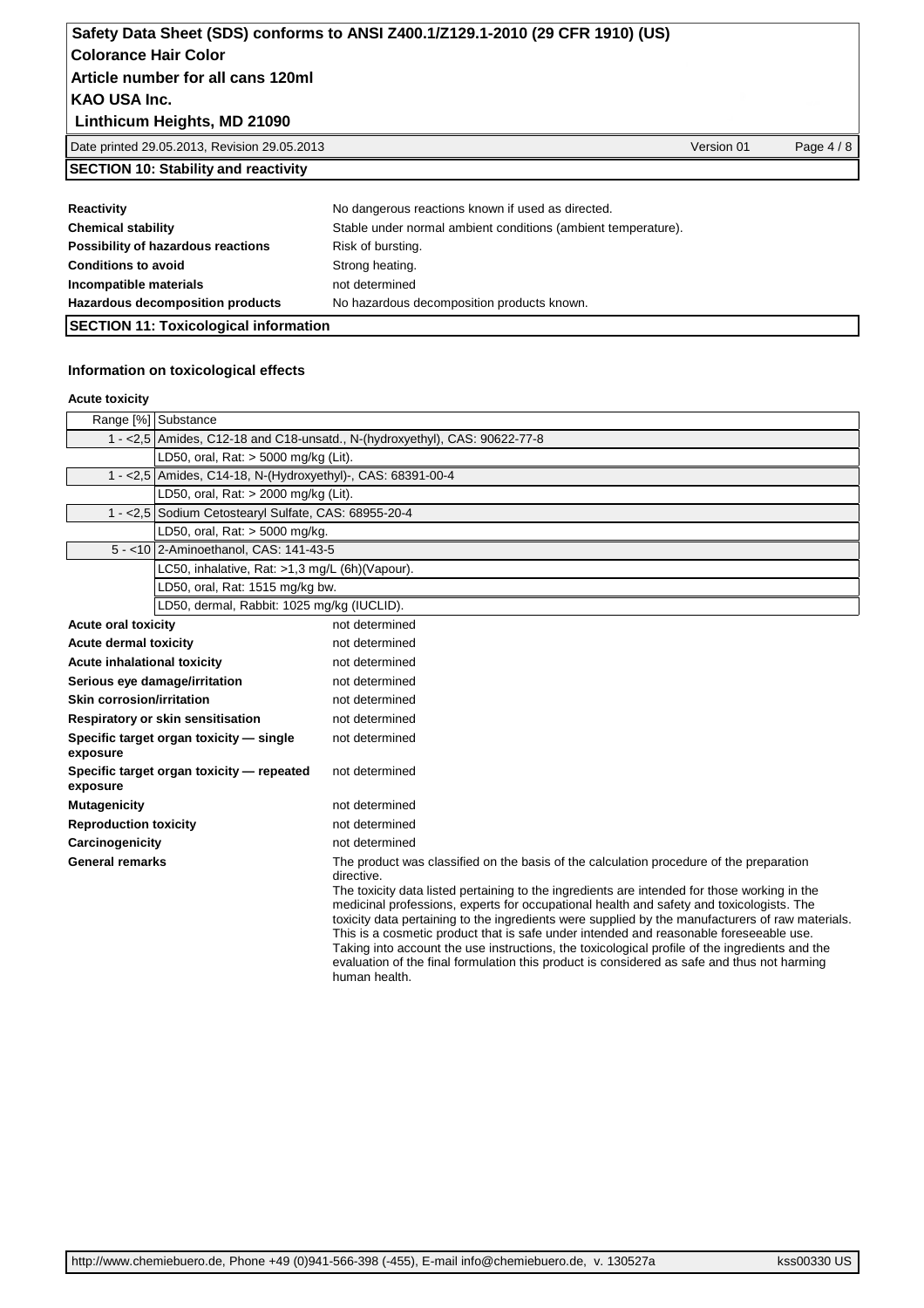## **Linthicum Heights, MD 21090**

Date printed 29.05.2013, Revision 29.05.2013 Version 01 Page 5 / 8

#### **SECTION 12: Ecological information**

#### **Toxicity**

|                                 | Range [%] Substance                                   |                                                                                                                                                                                                      |  |
|---------------------------------|-------------------------------------------------------|------------------------------------------------------------------------------------------------------------------------------------------------------------------------------------------------------|--|
|                                 | 1 - < 2,5 Sodium Cetostearyl Sulfate, CAS: 68955-20-4 |                                                                                                                                                                                                      |  |
|                                 | LC50, fish: $> 10 - < 100$ mg/l.                      |                                                                                                                                                                                                      |  |
|                                 | 5 - < 10 2-Aminoethanol, CAS: 141-43-5                |                                                                                                                                                                                                      |  |
|                                 | EC50, (72h), Selenastrum capricornutum: 2,5 mg/L.     |                                                                                                                                                                                                      |  |
|                                 | EC50, (72h), Scenedesmus subspicatus: 22 mg/L.        |                                                                                                                                                                                                      |  |
|                                 | LC50, (96h), Carassius auratus: 170 mg/L.             |                                                                                                                                                                                                      |  |
|                                 | EC50, (48h), Daphnia magna: 65 mg/L.                  |                                                                                                                                                                                                      |  |
|                                 | LC50, (96h), Cyprinus carpio: 349 mg/L.               |                                                                                                                                                                                                      |  |
| <b>Fish toxicity</b>            |                                                       | not determined                                                                                                                                                                                       |  |
| Daphnia toxicity                |                                                       | not determined                                                                                                                                                                                       |  |
|                                 | Behaviour in environment compartments                 | not determined                                                                                                                                                                                       |  |
| Behaviour in sewage plant       |                                                       | not determined                                                                                                                                                                                       |  |
| <b>Bacteria toxicity</b>        |                                                       | not determined                                                                                                                                                                                       |  |
| <b>Biological degradability</b> |                                                       | not determined                                                                                                                                                                                       |  |
| <b>COD</b>                      |                                                       | not determined                                                                                                                                                                                       |  |
| <b>BOD5</b>                     |                                                       | not determined                                                                                                                                                                                       |  |
| AOX-advice                      |                                                       | none                                                                                                                                                                                                 |  |
| 2006/11/EC:                     |                                                       | none                                                                                                                                                                                                 |  |
| Other adverse effects           |                                                       | No classification on the basis of the calculation procedure of the preparation directive.<br>The toxicity data pertaining to the ingredients were supplied by the manufacturers of raw<br>materials. |  |
|                                 | <b>SECTION 13: Disposal considerations</b>            |                                                                                                                                                                                                      |  |

**Product** Product **Product** Coordinate disposal with the authorities if necessary.

**Contaminated packaging** Uncontaminated packaging may be taken for recycling.

**RCRA Hazard Class (40CFR 261)** Waste must be disposed of in accordance with federal, state and local environmental control regulations. Consult your local or regional authorities.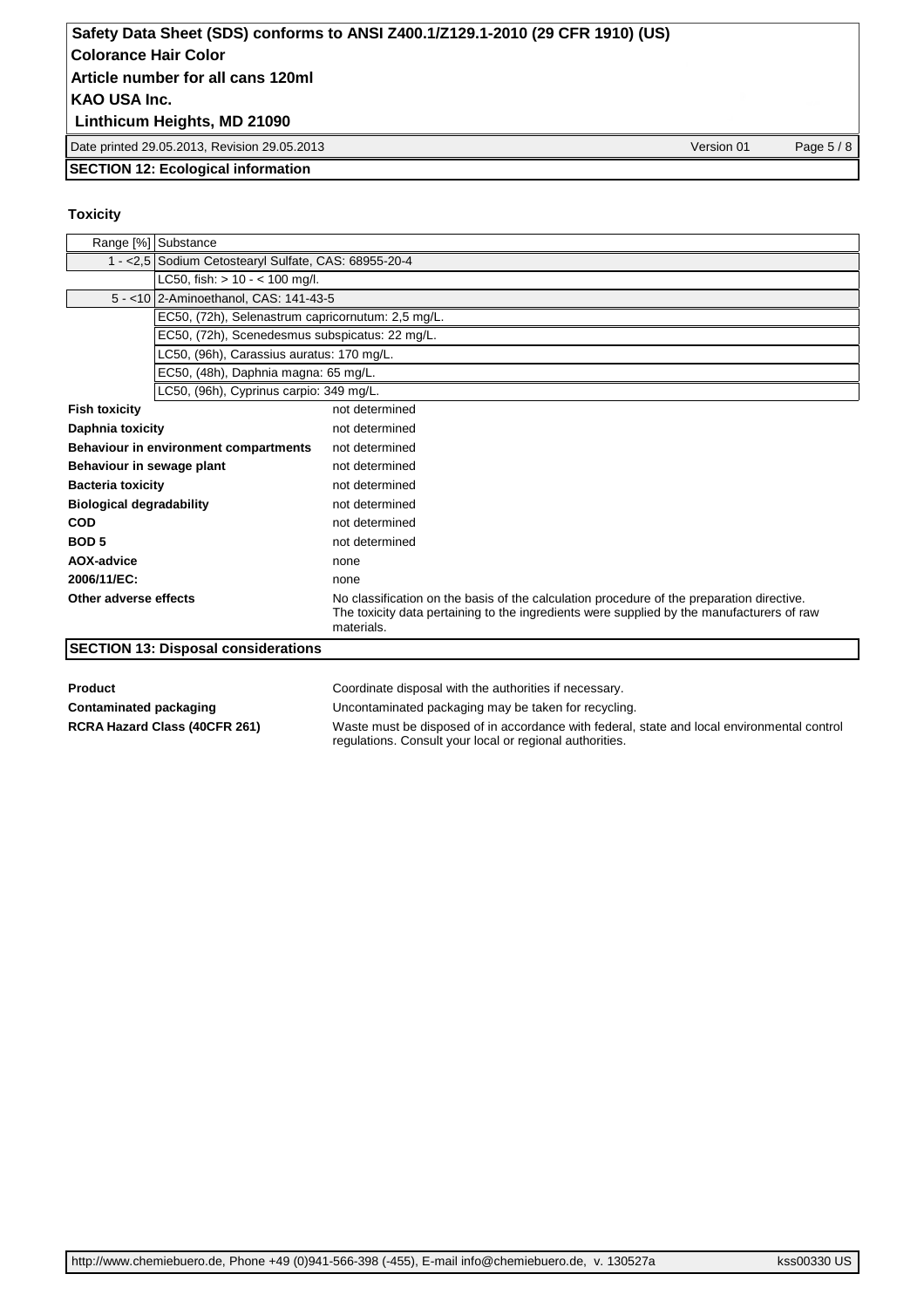| Safety Data Sheet (SDS) conforms to ANSI Z400.1/Z129.1-2010 (29 CFR 1910) (US) |                                                    |            |            |
|--------------------------------------------------------------------------------|----------------------------------------------------|------------|------------|
| <b>Colorance Hair Color</b>                                                    |                                                    |            |            |
| Article number for all cans 120ml                                              |                                                    |            |            |
| <b>KAO USA Inc.</b>                                                            |                                                    |            |            |
| Linthicum Heights, MD 21090                                                    |                                                    |            |            |
| Date printed 29.05.2013, Revision 29.05.2013                                   |                                                    | Version 01 | Page 6 / 8 |
| <b>SECTION 14: Transport information</b>                                       |                                                    |            |            |
| Transport by land according to ADR/RID<br>- Classification Code<br>- Label     | UN 1950 AEROSOLS 2.2<br>5A                         |            |            |
| - ADR LQ                                                                       | 1 <sub>1</sub>                                     |            |            |
| - ADR 1.1.3.6 (8.6)                                                            | Transport category (tunnel restriction code) 3 (E) |            |            |
| <b>Inland navigation (ADN)</b><br>- Classification Code<br>- Label             | <b>UN 1950 AEROSOLS 2.2</b><br>5A                  |            |            |
| Marine transport in accordance with IMDG<br>- EMS<br>- Label                   | UN 1950 Aerosols 2.2 -<br>$F-D, S-U$               |            |            |
| - IMDG LQ                                                                      | 11                                                 |            |            |
| Air transport in accordance with IATA<br>- Label                               | UN 1950 Aerosols, non flammable 2.2                |            |            |
| DOT Road Shipment Information (49 CFR)<br>- Label                              | UN/NA 1950 Aerosols 2<br>NON-FLAMMAB               |            |            |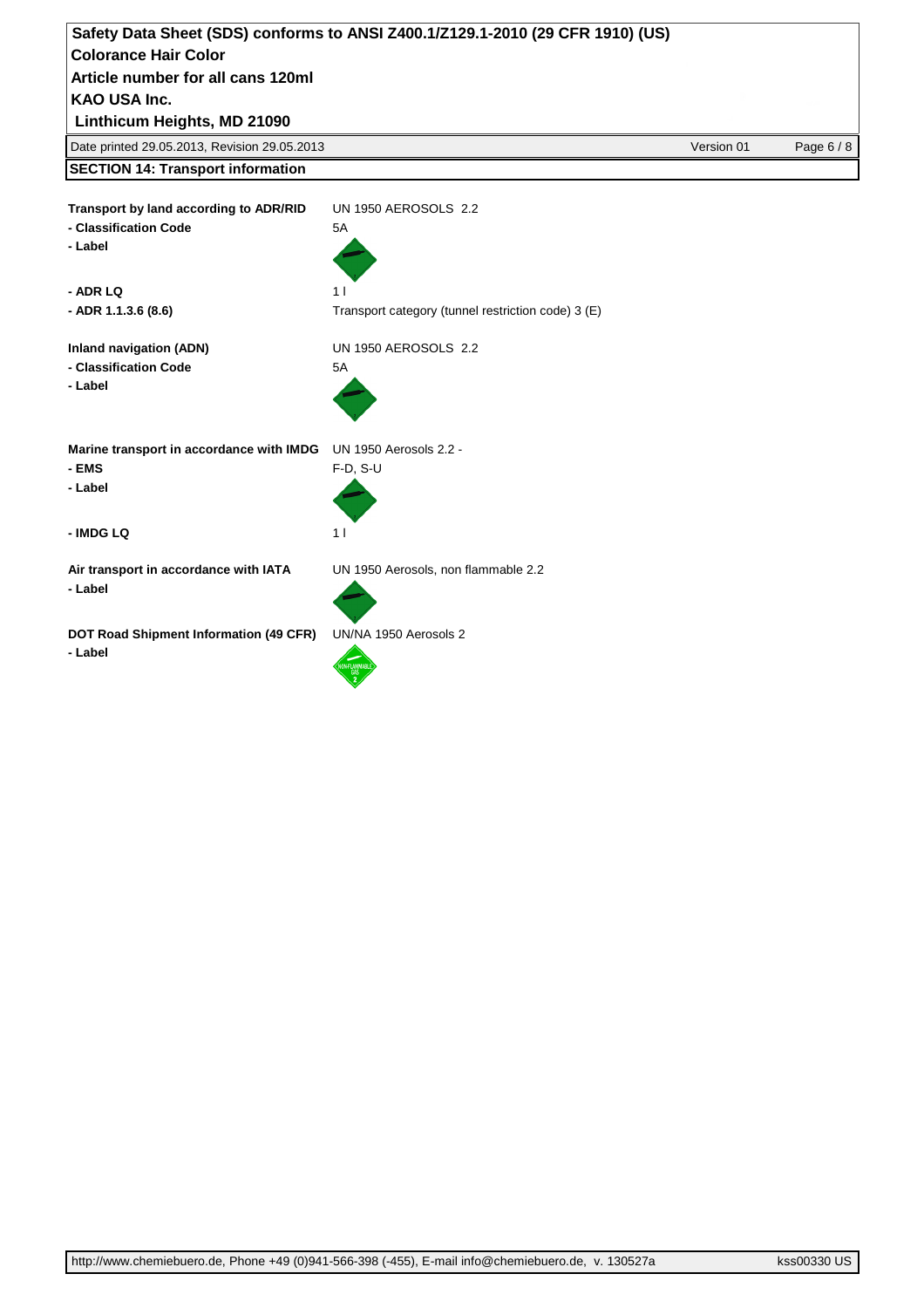#### **Linthicum Heights, MD 21090**

| Date printed 29.05.2013,<br>Revision 29.05.2013<br>01<br>Version<br>Page |
|--------------------------------------------------------------------------|
|--------------------------------------------------------------------------|

#### **SECTION 15: Regulatory information**

#### **US Regulations**

- 
- 
- 
- 
- 

#### **- FDA**

**American Conference of Governmental Industrial Hygienists - ACGIH International Agency for Research on Cancer IARC HAP-VOC Other Right to Know Laws**

#### **EC Regulations**

**National regulations** 29 CFR 1910.1200, ANSI Z400.1-2010, OSHA-PEL, ACGIH-TLV, NTP, IARC, SARA Title III, NFPA, TSCA, California - Prop. 65  **- SARA, 302** This product does not contain any ingredients regulated under this list.  **- SARA, 311** This product does not contain any ingredients regulated under this list.  **- SARA, 313** This product does not contain any ingredients regulated under this list.  **- CA Proposition 65** No chemical substances in this material are named on the California P65 list. **- TSCA All chemical substances in this material are included on or exempted from listing on the** TSCA Inventory. Ingredients not listed as carcinogens.

Ingredients not listed as carcinogens.

**National Toxicology Program - NTP** This product is not named NTP - National Toxicology Program.

**Transport-regulations** DOT-Classification, ADR (2013); IMDG-Code (2013, 36. Amdt.); IATA-DGR (2013).

1967/548 (1999/45); 1991/689 (2001/118); 1999/13; 2004/42; 648/2004; 1907/2006 (Reach); 1272/2008; 75/324/EEC (2008/47/EC); 453/2010/EC

| <b>Hazard pictograms</b>        |                                                                                                                                                                                                                                               |
|---------------------------------|-----------------------------------------------------------------------------------------------------------------------------------------------------------------------------------------------------------------------------------------------|
| Signal word                     | <b>WARNING</b>                                                                                                                                                                                                                                |
|                                 | <b>DANGER</b>                                                                                                                                                                                                                                 |
| <b>Hazard statements</b>        | H318 Causes serious eye damage.<br>H315 Causes skin irritation.<br>H335 May cause respiratory irritation.<br>H229 Pressurised container: May burst if heated.                                                                                 |
| <b>Precautionary statements</b> | P210 Keep away from heat/sparks/open flames/hot surfaces. - No smoking.<br>P251 Pressurized container: Do not pierce or burn, even after use.<br>P410+P412 Protect from sunlight. Do no expose to temperatures exceeding 50 °C/122°F.         |
| Labelling                       | This preparation is excluded as cosmetics from the regulation 1999/45/EEC.                                                                                                                                                                    |
| Hazard symbols                  |                                                                                                                                                                                                                                               |
|                                 | Irritant                                                                                                                                                                                                                                      |
| R-phrases                       | R 37/38: Irritating to respiratory system and skin.<br>R 41: Risk of serious damage to eyes.                                                                                                                                                  |
| S-phrases                       | S 23.4: Do not breathe spray.<br>S 26: In case of contact with eyes, rinse immediately with plenty of water and seek medical<br>advice.<br>S 37/39: Wear suitable gloves and eye/face protection.<br>S 51: Use only in well-ventilated areas. |
| Special labelling               | Pressurized container: protect from sunlight and do not expose to temperatures exceeding 50<br>°C.                                                                                                                                            |
|                                 | Do not pierce or burn, even after use.<br>Keep out of the reach of children.                                                                                                                                                                  |
|                                 | WARNING                                                                                                                                                                                                                                       |

**Emergency Overview** Keep away from heat, sparks and flame. Pressurized container: Do not pierce or burn, even after use. Protect from sunlight. Do not expose to temperatures exceeding 122°F (50°C). CAUSES EYE AND SKIN IRRITATION. CAUSES RESPIRATORY TRACT IRRITATION.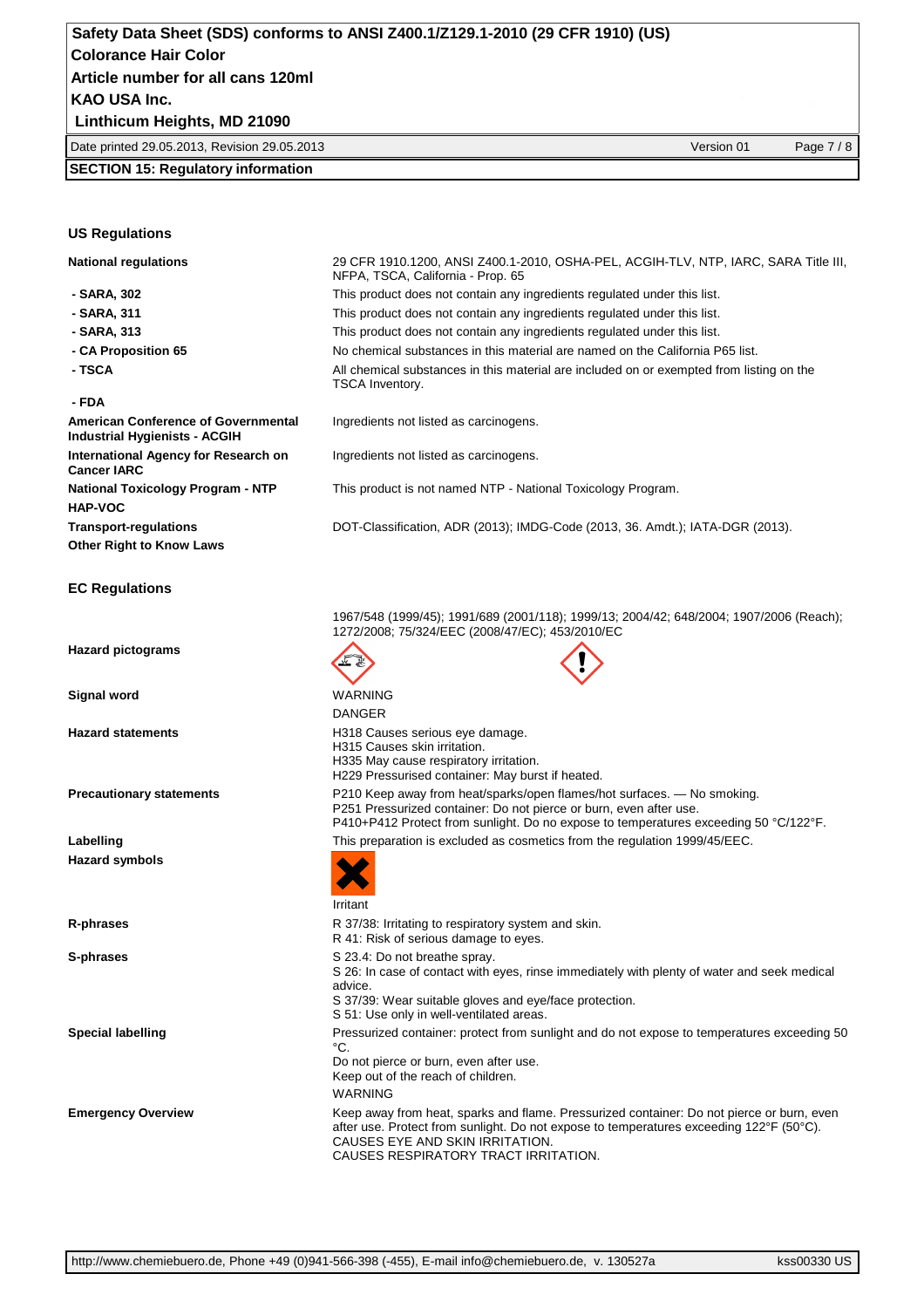## Date printed 29.05.2013, Revision 29.05.2013 Version 01 Page 8 / 8 **KAO USA Inc. Safety Data Sheet (SDS) conforms to ANSI Z400.1/Z129.1-2010 (29 CFR 1910) (US) Colorance Hair Color Linthicum Heights, MD 21090 Article number for all cans 120ml SECTION 16: Other information Observe employment restrictions for people** yes **Customs Tariff** not determined **HMIS Ratings HEALTH 2** 2 - Moderate Hazard **FLAMMABILITY 1** 1 - Slight Hazard **REACTIVITY 1** 1 - Slight Hazard **PERSONAL PROTECTION <b>X** X - Personal protection rating to be supplied by user depending on use conditions **NFPA Ratings** 1 TOP, FLAMMABILITY: 1 - Slight Hazard 2 1 **1 2 1 LEFT, HEALTH: 2 - Moderate Hazard RIGHT, REACTIVITY: 1 - Slight Hazard** BOTTOM, SPECIAL NOTICE: -**Modified position** none Key / Legende:

ACGIH = American Conference of Governmental Industrial Hygienists; CAS = Chemical Abstracts Service; CERCLA = Comprehensive Enviromental Response, Compensation, and Liability Act; CFR = Code of Federal Regulations; CPR = Controlled Products Regulations; DOT = Department of Transportation; EINCES = European Inventory of Existing Commercial Chemical Substances; EPA = Environmental Protection Agency; IARC = International Agency for Research on Cancer; IATA = International Air Transport Association; NIOSH = National Institute for Occupational Safety and Health; NTP = National Toxicology Program; OSHA = Occupational Safety and Health Administration; SARA = Superfund Amendments and Reauthorization Act; STEL = Short Term Exposure Limit; TSCA = Toxic Substances Control Act

Copyright: Chemiebüro®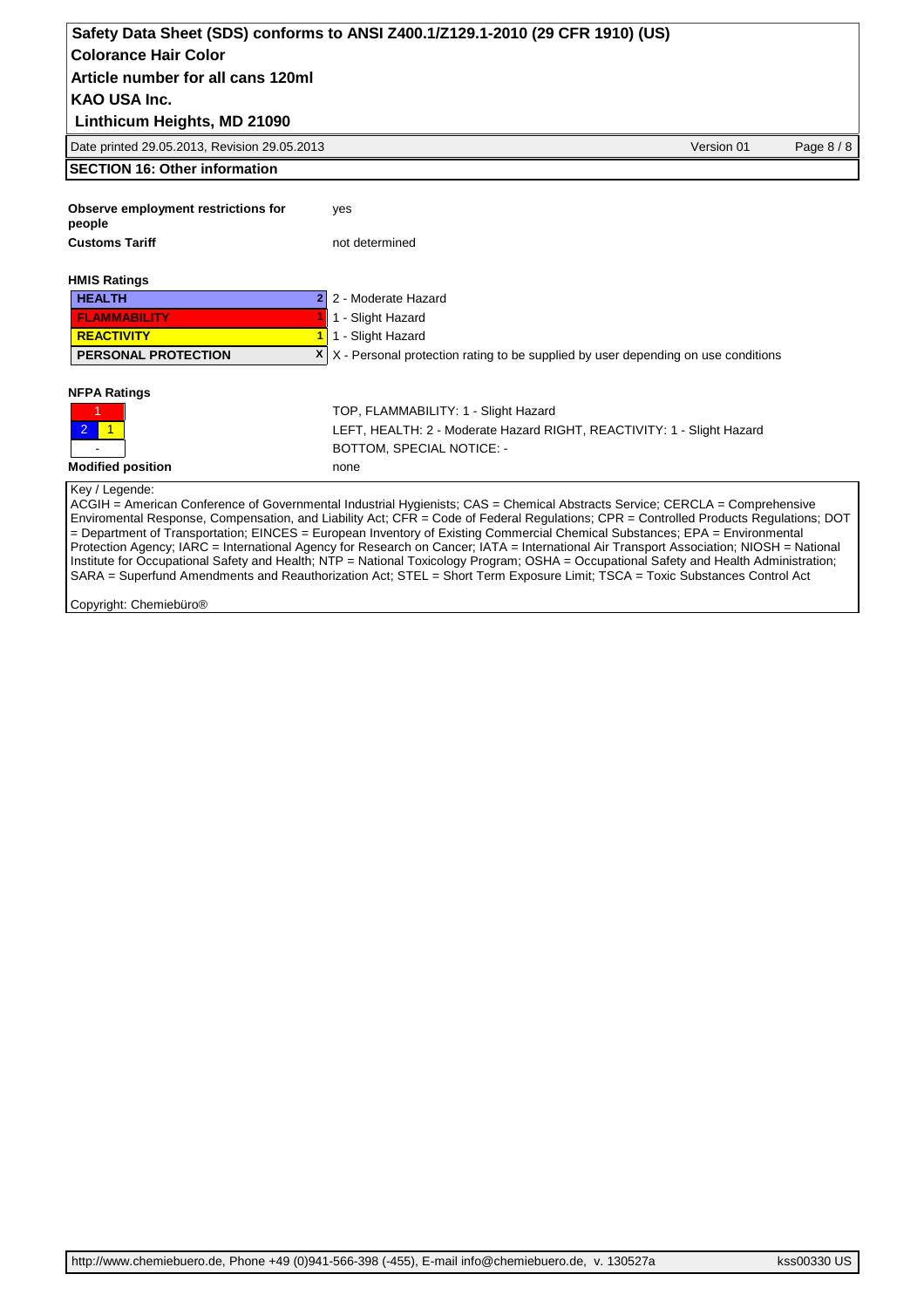**Linthicum Heights, MD 21090**

Date printed 27.07.2011, Revision 26.07.2011 Page 1 / 6

**1 Identification of the substance / preparation and of the company**

| <b>Product identifier</b>              | <b>Colorance Cover Plus Hair Color (can)</b><br>Article number 211144 - 211359 = 120ml                                                                 |
|----------------------------------------|--------------------------------------------------------------------------------------------------------------------------------------------------------|
| Use:                                   | Hair color                                                                                                                                             |
| Identified use:                        | Cosmetics                                                                                                                                              |
| Company                                | KPSS Inc.                                                                                                                                              |
|                                        | Linthicum Heights, MD 21090 / USA<br>Phone: 001410-850-7555<br>Homepage: www.kpss-hair.com                                                             |
| <b>Emergency phone:</b>                | CHEMTREC: +1 703 527-3887 (24h)                                                                                                                        |
| <b>Address enquiries to</b>            |                                                                                                                                                        |
| <b>Safety Data Sheet</b>               | sdb@chemiebuero.de                                                                                                                                     |
| 2 Hazards identification               |                                                                                                                                                        |
|                                        |                                                                                                                                                        |
| <b>Emergency Overview</b>              |                                                                                                                                                        |
| Appearance, Odor:                      | aerosol, various, characteristic                                                                                                                       |
|                                        | Pressurized container: Do not pierce or burn, even after use. Protect from sunlight. Do not<br>expose to temperatures exceeding 122°F (50°C).          |
| <b>OSHA Regulatory Status</b>          |                                                                                                                                                        |
|                                        | This product is defined as an Cosmetics. Therefore, this product is exempt from requirements<br>of the hazard communication standard, 29 CFR1910.1200. |
| <b>Potential health effects</b>        |                                                                                                                                                        |
|                                        | May produce an allergic reaction.<br>Irritating to eyes, respiratory system and skin.                                                                  |
| <b>Potential environmental effects</b> |                                                                                                                                                        |
|                                        | Does not contain any PBT or vPvB substances.                                                                                                           |

#### **3 Composition / Information on ingredients**

| Range [%] Substance                                                           |                                                                                                                                                                                                        |  |
|-------------------------------------------------------------------------------|--------------------------------------------------------------------------------------------------------------------------------------------------------------------------------------------------------|--|
| 5 - <10 2-Aminoethanol                                                        |                                                                                                                                                                                                        |  |
|                                                                               | 1 - <5 Stearic acid monoethanolamide                                                                                                                                                                   |  |
| 1 - <5 Amide, Kokos-, N-(Hydroxyethyl)                                        |                                                                                                                                                                                                        |  |
| $0.1 - 1$ 1.3-Benzenediol                                                     |                                                                                                                                                                                                        |  |
| $0.1 - 1$ 3-Aminophenol                                                       |                                                                                                                                                                                                        |  |
| Comment on component parts                                                    | Substances of Very High Concern - SVHC: substances are not contained or are below 0,1%.<br>All chemical substances in this material are included on or exempted from listing on the TSCA<br>Inventory. |  |
| 4 First aid measures                                                          |                                                                                                                                                                                                        |  |
|                                                                               |                                                                                                                                                                                                        |  |
| Description of first aid measures                                             | Remove contaminated soaked clothing immediately and dispose of safely.                                                                                                                                 |  |
| Inhalation                                                                    | Ensure supply of fresh air.                                                                                                                                                                            |  |
|                                                                               | In the event of symptoms seek for medical treatment.                                                                                                                                                   |  |
| <b>Skin contact</b>                                                           | In case of contact with skin wash off immediately with soap and water.                                                                                                                                 |  |
|                                                                               | Consult a doctor if skin irritation persists.                                                                                                                                                          |  |
| Eye contact                                                                   | In case of contact with eyes rinse thoroughly and immediately with plenty of water and seek<br>medical advice.                                                                                         |  |
| Ingestion                                                                     | Consult a doctor immediately.                                                                                                                                                                          |  |
|                                                                               | Do not induce vomiting.                                                                                                                                                                                |  |
| Indication of any immediate medical<br>attention and special treatment needed | Treat symptomatically.                                                                                                                                                                                 |  |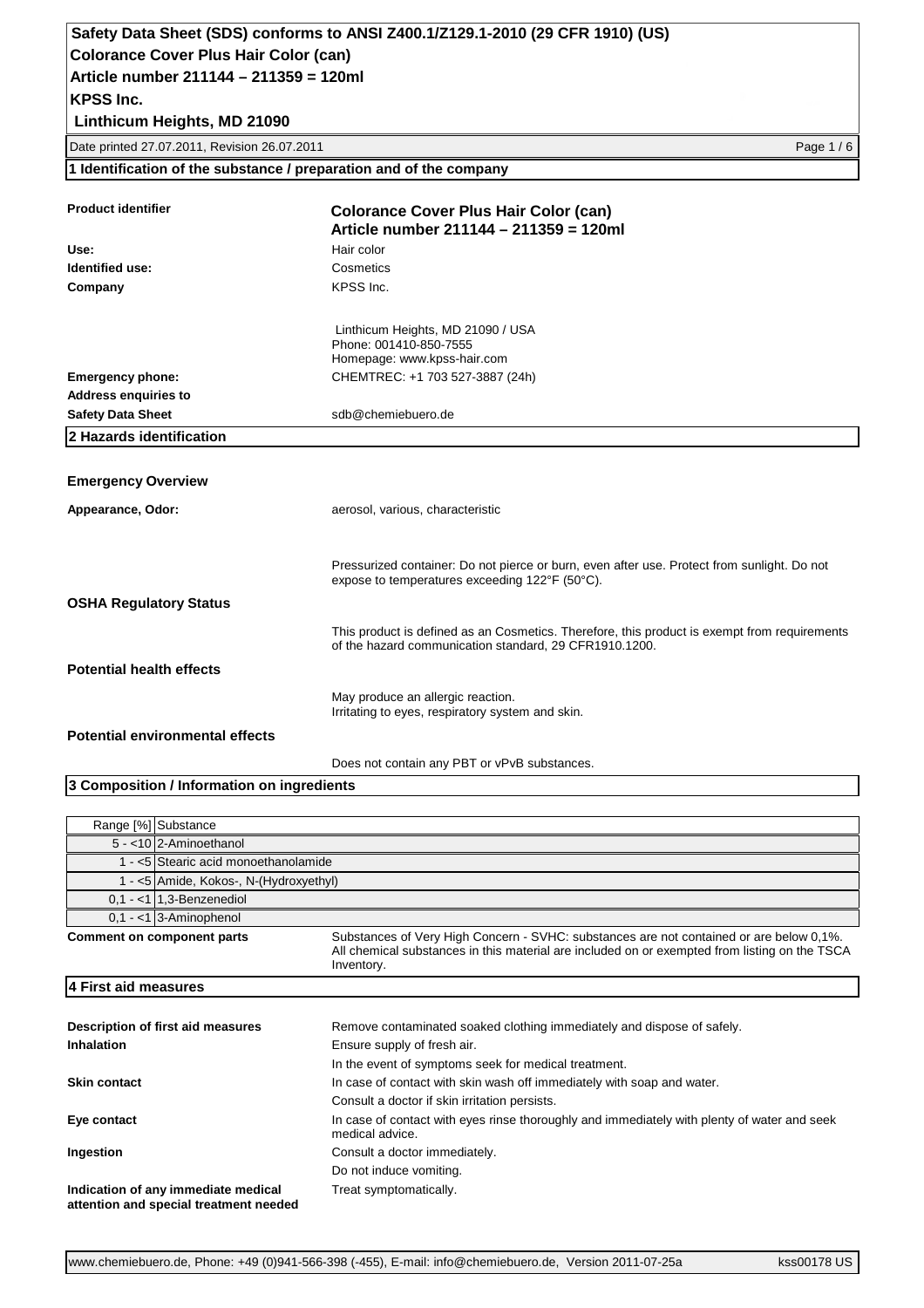| Colorance Cover Plus Hair Color (can)                                                                  |                                                                                                                      |
|--------------------------------------------------------------------------------------------------------|----------------------------------------------------------------------------------------------------------------------|
| Article number 211144 - 211359 = 120ml                                                                 |                                                                                                                      |
| <b>KPSS Inc.</b>                                                                                       |                                                                                                                      |
| Linthicum Heights, MD 21090                                                                            |                                                                                                                      |
| Date printed 27.07.2011, Revision 26.07.2011                                                           | Page 2 / 6                                                                                                           |
| 5 Fire-fighting measures                                                                               |                                                                                                                      |
|                                                                                                        |                                                                                                                      |
| Suitable extinguishing media                                                                           | foam, dry powder, water spray jet, carbon dioxide                                                                    |
| Extinguishing media that must not be used Full water jet.                                              |                                                                                                                      |
| Special exposure hazards arising from the<br>substance or preparation itself or<br>combustion products | Unknown risk of formation of toxic pyrolysis products.                                                               |
|                                                                                                        | Bursting aerosols can be forcibly projected from a fire.                                                             |
| Special protective equipment for<br>firefighters                                                       | Use self-contained breathing apparatus.                                                                              |
| <b>Additional information</b>                                                                          | Fire residues and contaminated firefighting water must be disposed of in accordance within<br>the local regulations. |
| 6 Accidental release measures                                                                          |                                                                                                                      |
|                                                                                                        |                                                                                                                      |
| Personal precautions, protective<br>equipment and emergency procedures                                 | No special measures necessary.                                                                                       |
| <b>Environmental precautions</b>                                                                       | Do not discharge into the drains/surface waters/groundwater.                                                         |
| Methods and material for containment and<br>cleaning up                                                | Take up mechanically.                                                                                                |
|                                                                                                        | Take up residues with absorbent material (e.g. sand, sawdust, generalpurpose binder,<br>diatomaceous earth).         |
|                                                                                                        | Dispose of absorbed material in accordance within the regulations.                                                   |
| 7 Handling and storage                                                                                 |                                                                                                                      |
|                                                                                                        |                                                                                                                      |
| Precautions for safe handling                                                                          | No special measures necessary if used correctly.                                                                     |
|                                                                                                        | Use only in well-ventilated areas.                                                                                   |
| Advice on protection against fire and<br>explosion                                                     | Keep away from all sources of ignition.                                                                              |
| Further information on storage conditions                                                              | Protect from heat/overheating.                                                                                       |
| 8 Exposure controls / personal protection                                                              |                                                                                                                      |
|                                                                                                        |                                                                                                                      |
| Additional advice on system design                                                                     | Ensure adequate ventilation on workstation.                                                                          |
| Ingredients with occupational exposure<br>limits to be monitored (US)                                  |                                                                                                                      |
| Range [%] Substance / LTEL: Long-term exposure limit                                                   |                                                                                                                      |
| 5 - < 10 2-Aminoethanol / 3 ppm, 6 mg/m <sup>3</sup> , OSHA                                            |                                                                                                                      |
| 0,1 - <1   1,3-Benzenediol / 10 ppm, 45 mg/m <sup>3</sup> , ACGIH                                      |                                                                                                                      |
| <b>Respiratory protection</b>                                                                          | not applicable                                                                                                       |
| <b>Hand protection</b>                                                                                 | Nitrile rubber, >120 min (EN 374).                                                                                   |
|                                                                                                        | The details concerned are recommendations. Please contact the glove supplier for further<br>information.             |
| Eve protoction                                                                                         | $Cof$ <sub>ativ</sub> algonace                                                                                       |

| Eye protection                                                 | Safety glasses.                                                                                                                                                                                                                                                                |
|----------------------------------------------------------------|--------------------------------------------------------------------------------------------------------------------------------------------------------------------------------------------------------------------------------------------------------------------------------|
| <b>Skin protection</b>                                         | not applicable                                                                                                                                                                                                                                                                 |
| <b>General protective measures</b>                             | Avoid contact with eyes and skin.                                                                                                                                                                                                                                              |
|                                                                | Personal protective equipment should be selected specifically for the working place,<br>depending on concentration and quantity of the hazardous substances handled. The<br>resistance of these equipments to chemicals should be ascertained with the respective<br>supplier. |
| <b>Hygiene measures</b>                                        | Use barrier skin cream.                                                                                                                                                                                                                                                        |
|                                                                | Do not eat, drink, smoke or take drugs at work.                                                                                                                                                                                                                                |
|                                                                | Remove soiled or soaked clothing.                                                                                                                                                                                                                                              |
| Delimitation and monitoring of the<br>environmental exposition | See Chapter 6+7.                                                                                                                                                                                                                                                               |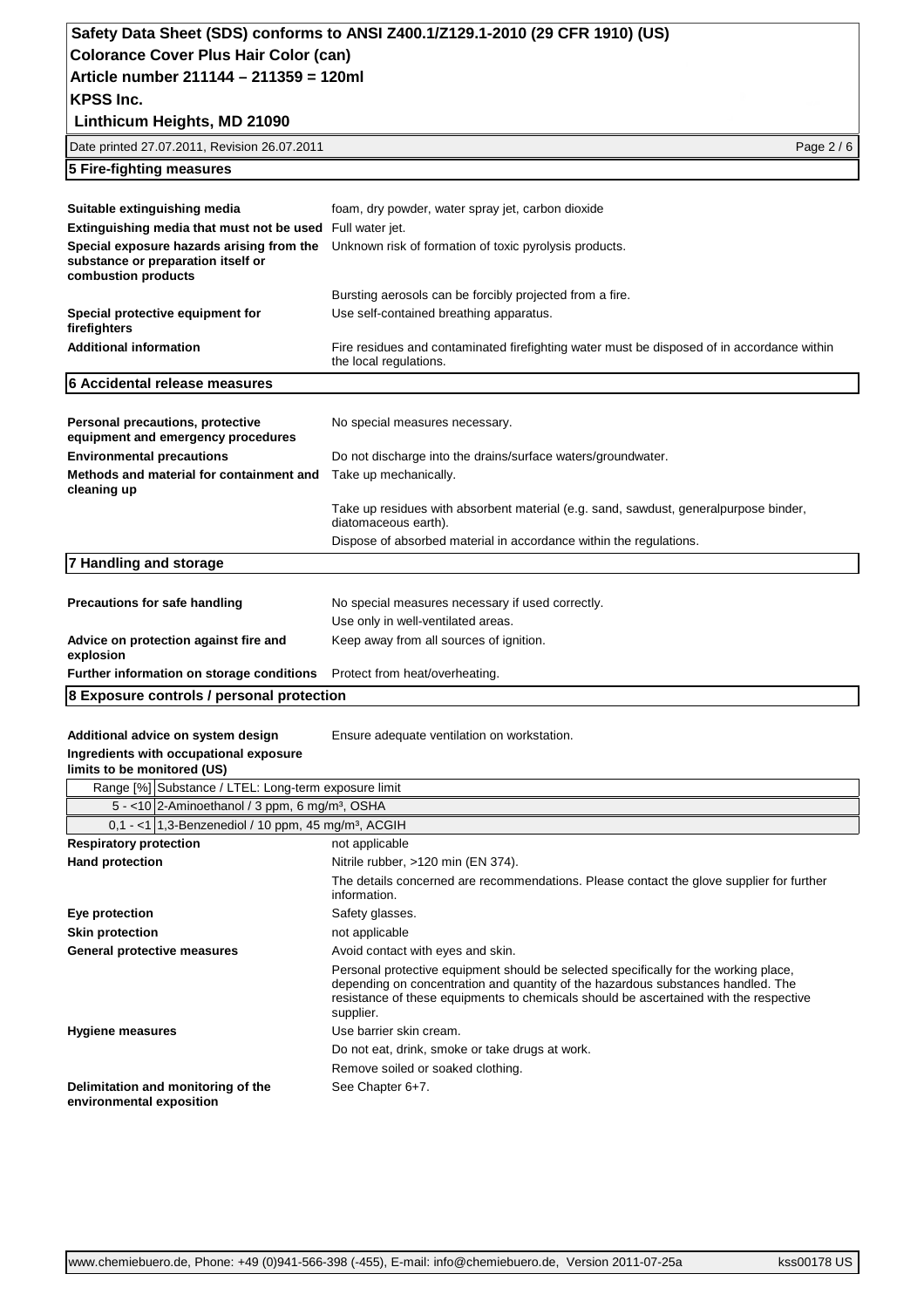## **Linthicum Heights, MD 21090**

Date printed 27.07.2011, Revision 26.07.2011 **Page 3 / 6** and 2010 **Page 3 / 6** and 2010 **Page 3 / 6** and 2010 **Page 3 / 6** and 2010 **Page 3 / 6** and 2010 **Page 3 / 6** and 2010 **Page 3 / 6** and 2011 **Page 3 / 6** and 2011

#### **9 Physical and chemical properties**

| Form                                      | aerosol                     |
|-------------------------------------------|-----------------------------|
| Color                                     | various                     |
| Odor                                      | characteristic              |
| pH-value                                  | strongly alkaline           |
| pH-value [1%]                             | not determined              |
| <b>Boiling point [°C]</b>                 | not applicable              |
| Flash point [°C]                          | not applicable              |
| <b>Flammability [°C]</b>                  | not applicable              |
| Lower explosion limit                     | not applicable              |
| <b>Upper explosion limit</b>              | not applicable              |
| <b>Oxidizing properties</b>               | no                          |
| Vapour pressure [kPa]                     | not applicable              |
| Density [g/ml]                            | $0,97-1,05$ (20°C / 68,0°F) |
| Bulk density [kg/m <sup>3</sup> ]         | not applicable              |
| Solubility in water                       | miscible                    |
| Partition coefficient [n-octanol/water]   | not determined              |
| <b>Viscositv</b>                          | not applicable              |
| Relative vapour density determined in air | not applicable              |
| <b>Evaporation speed</b>                  | not applicable              |
| Melting point [°C]                        | not applicable              |
| Autoignition temperature [°C]             | not applicable              |
| <b>Decomposition temperature</b>          | not applicable              |
| 10 Stability and reactivity               |                             |

**Reactivity Reactivity Reactions Reactions Reactions Reactions Reactions Reactions Reactions Reactions Reactions Reactions Reactions Reactions Reactions Reactions Reactions Reactions Rea Possibility of hazardous reactions** Reactions with acids.

**Conditions to avoid** See chapter 7 **Incompatible materials** not determined

**Chemical stability** Stable under normal ambient conditions (ambient temperature). Risk of bursting. Hazardous decomposition products No hazardous decomposition products known.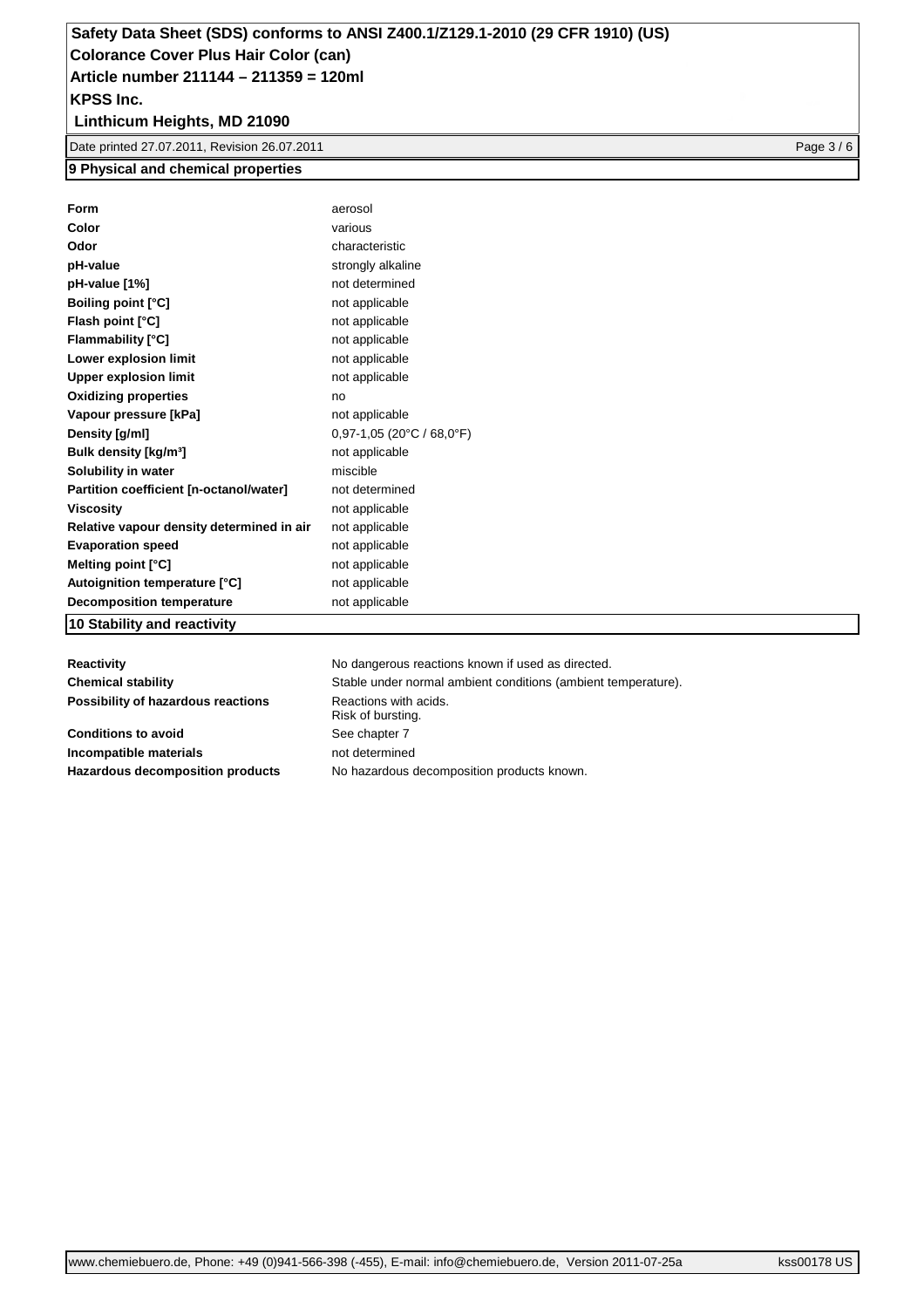### **Linthicum Heights, MD 21090**

Date printed 27.07.2011, Revision 26.07.2011 **Page 4 / 6** and 2012 12:00 Page 4 / 6

#### **11 Toxicological information**

#### **Information on toxicological effects**

#### **Acute toxicity**

|                                  | Range [%] Substance                                     |                                                                                                                                                                                          |
|----------------------------------|---------------------------------------------------------|------------------------------------------------------------------------------------------------------------------------------------------------------------------------------------------|
|                                  | 5 - < 10 2-Aminoethanol, CAS: 141-43-5                  |                                                                                                                                                                                          |
|                                  | LC0, inhalative, Rat: > 0,0005 mg/l 2h (IUCLID).        |                                                                                                                                                                                          |
|                                  | LD50, dermal, Rabbit: 1025 mg/kg (IUCLID).              |                                                                                                                                                                                          |
|                                  | LD50, oral, Rat: 1720 mg/kg (IUCLID).                   |                                                                                                                                                                                          |
|                                  | 0.1 - <1 3-Aminophenol, CAS: 591-27-5                   |                                                                                                                                                                                          |
|                                  | LC50, inhalative, Rat: 1162 mg/m <sup>3</sup> (Lit).    |                                                                                                                                                                                          |
|                                  | LD50, dermal, Rat: $>$ 5000 mg/kg (Lit).                |                                                                                                                                                                                          |
|                                  | LD50, oral, Rat: 924 mg/kg (Lit).                       |                                                                                                                                                                                          |
|                                  | 1 - <5 Amide, Kokos-, N-(Hydroxyethyl), CAS: 68140-00-1 |                                                                                                                                                                                          |
|                                  | LD50, oral, Rat: > 5000 mg/kg (Lit).                    |                                                                                                                                                                                          |
|                                  | 1 - <5 Stearic acid monoethanolamide                    |                                                                                                                                                                                          |
|                                  | LD50, oral, Rat: > 2000 mg/kg (Lit).                    |                                                                                                                                                                                          |
|                                  | 0.1 - <1 1.3-Benzenediol, CAS: 108-46-3                 |                                                                                                                                                                                          |
|                                  | LD50, dermal, Rabbit: 3360 mg/kg (Lit).                 |                                                                                                                                                                                          |
|                                  | LD50, oral, Rat: 301 mg/kg (Lit).                       |                                                                                                                                                                                          |
| <b>Acute oral toxicity</b>       |                                                         | not determined                                                                                                                                                                           |
| <b>Acute dermal toxicity</b>     |                                                         | not determined                                                                                                                                                                           |
| Acute inhalational toxicity      |                                                         | not determined                                                                                                                                                                           |
| Serious eye damage/irritation    |                                                         | not determined                                                                                                                                                                           |
| <b>Skin corrosion/irritation</b> |                                                         | not determined                                                                                                                                                                           |
|                                  | Respiratory or skin sensitisation                       | not determined                                                                                                                                                                           |
| exposure                         | Specific target organ toxicity - single                 | not determined                                                                                                                                                                           |
| exposure                         | Specific target organ toxicity - repeated               | not determined                                                                                                                                                                           |
| <b>Mutagenicity</b>              |                                                         | not determined                                                                                                                                                                           |
| <b>Reproduction toxicity</b>     |                                                         | not determined                                                                                                                                                                           |
| Carcinogenicity                  |                                                         | not determined                                                                                                                                                                           |
| <b>General remarks</b>           |                                                         | This is a cosmetic product that is safe under intended and reasonable foreseeable use.<br>Taking into account the use instructions, the toxicological profile of the ingredients and the |

Taking into account the use instructions, the toxicological profile of the ingredients and the evaluation of the final formulation this product is considered as safe and thus not harming human health.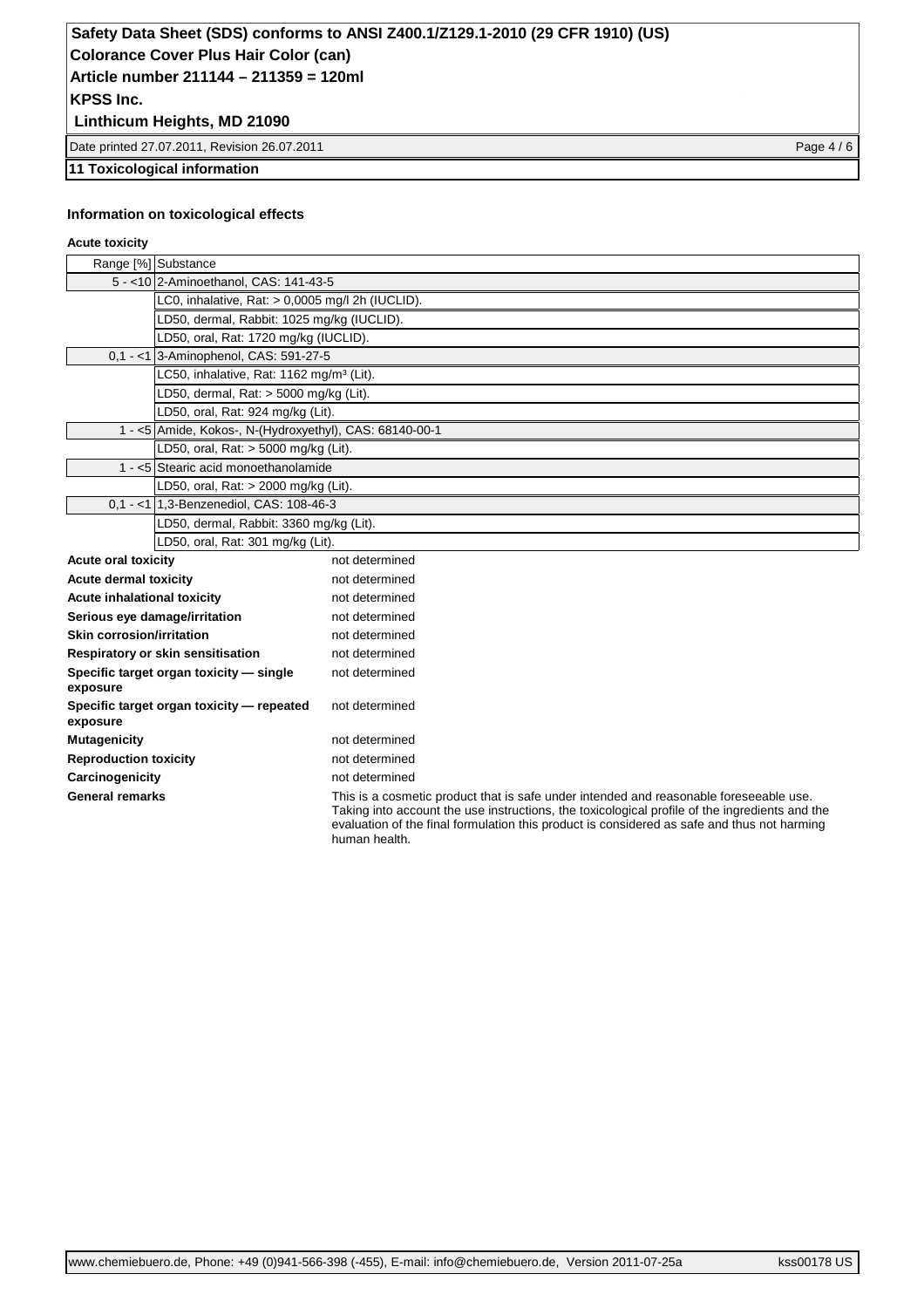### **Linthicum Heights, MD 21090**

Date printed 27.07.2011, Revision 26.07.2011 Page 5 / 6

#### **12 Ecological information**

#### **Toxicity**

|                                        | Range [%] Substance<br>5 - < 10 2-Aminoethanol, CAS: 141-43-5 |                                                                                                                                                         |
|----------------------------------------|---------------------------------------------------------------|---------------------------------------------------------------------------------------------------------------------------------------------------------|
|                                        | EC50, (48h), Daphnia magna: 65 mg/l (IUCLID).                 |                                                                                                                                                         |
|                                        | LC50, (96h), Pimephales promelas: 2070 mg/l (IUCLID).         |                                                                                                                                                         |
|                                        | 0,1 - <1 3-Aminophenol, CAS: 591-27-5                         |                                                                                                                                                         |
|                                        | LC50, (48h), Oryzias latipes: 100 mg/l (Lit).                 |                                                                                                                                                         |
|                                        | 0,1 - <1 1,3-Benzenediol, CAS: 108-46-3                       |                                                                                                                                                         |
|                                        | LC50, (96h), Leuciscus idus: 34,7 mg/l (Lit).                 |                                                                                                                                                         |
| <b>Fish toxicity</b>                   |                                                               | not determined                                                                                                                                          |
| Daphnia toxicity                       |                                                               | not determined                                                                                                                                          |
|                                        | <b>Behaviour in environment compartments</b>                  | not determined                                                                                                                                          |
| Behaviour in sewage plant              |                                                               | not determined                                                                                                                                          |
| <b>Bacteria toxicity</b>               |                                                               | not determined                                                                                                                                          |
| <b>Biological degradability</b>        |                                                               | not determined                                                                                                                                          |
| <b>COD</b>                             |                                                               | not determined                                                                                                                                          |
| <b>BOD5</b>                            |                                                               | not determined                                                                                                                                          |
| <b>AOX-advice</b>                      |                                                               | not applicable                                                                                                                                          |
| 2006/11/EC:                            |                                                               | not applicable                                                                                                                                          |
| Other adverse effects                  |                                                               | None known.                                                                                                                                             |
|                                        | 13 Disposal considerations                                    |                                                                                                                                                         |
|                                        |                                                               |                                                                                                                                                         |
| <b>Product</b>                         |                                                               | Coordinate disposal with the authorities if necessary.                                                                                                  |
| <b>Contaminated packaging</b>          |                                                               | Uncontaminated packaging may be taken for recycling.                                                                                                    |
|                                        | RCRA Hazard Class (40CFR 261)                                 | Waste must be disposed of in accordance with federal, state and local environmental control<br>regulations. Consult your local or regional authorities. |
| <b>14 Transport information</b>        |                                                               |                                                                                                                                                         |
|                                        | <b>Classification according to ADR</b>                        | UN 1950 AEROSOLS 2.2                                                                                                                                    |
| - Classification Code                  |                                                               | 5A                                                                                                                                                      |
| - Label                                |                                                               |                                                                                                                                                         |
|                                        |                                                               |                                                                                                                                                         |
| - ADR LQ                               |                                                               | 11                                                                                                                                                      |
| - ADR 1.1.3.6 (8.6)                    |                                                               | Transport category (tunnel restriction code) 3 (E)                                                                                                      |
|                                        | <b>Classification according to IMDG</b>                       | UN 1950 Aerosols 2.2 -                                                                                                                                  |
| - EMS                                  |                                                               | $F-D, S-U$                                                                                                                                              |
| - Label                                |                                                               |                                                                                                                                                         |
|                                        |                                                               |                                                                                                                                                         |
| - IMDG LQ                              |                                                               | 1 I                                                                                                                                                     |
|                                        | <b>Classification according to IATA</b>                       | UN 1950 Aerosols, non flammable 2.2                                                                                                                     |
| - Label                                |                                                               |                                                                                                                                                         |
|                                        |                                                               |                                                                                                                                                         |
|                                        |                                                               | UN/NA 1950 Aerosols 2                                                                                                                                   |
| DOT Road Shipment Information (49 CFR) |                                                               |                                                                                                                                                         |
| - Label                                |                                                               |                                                                                                                                                         |
|                                        |                                                               |                                                                                                                                                         |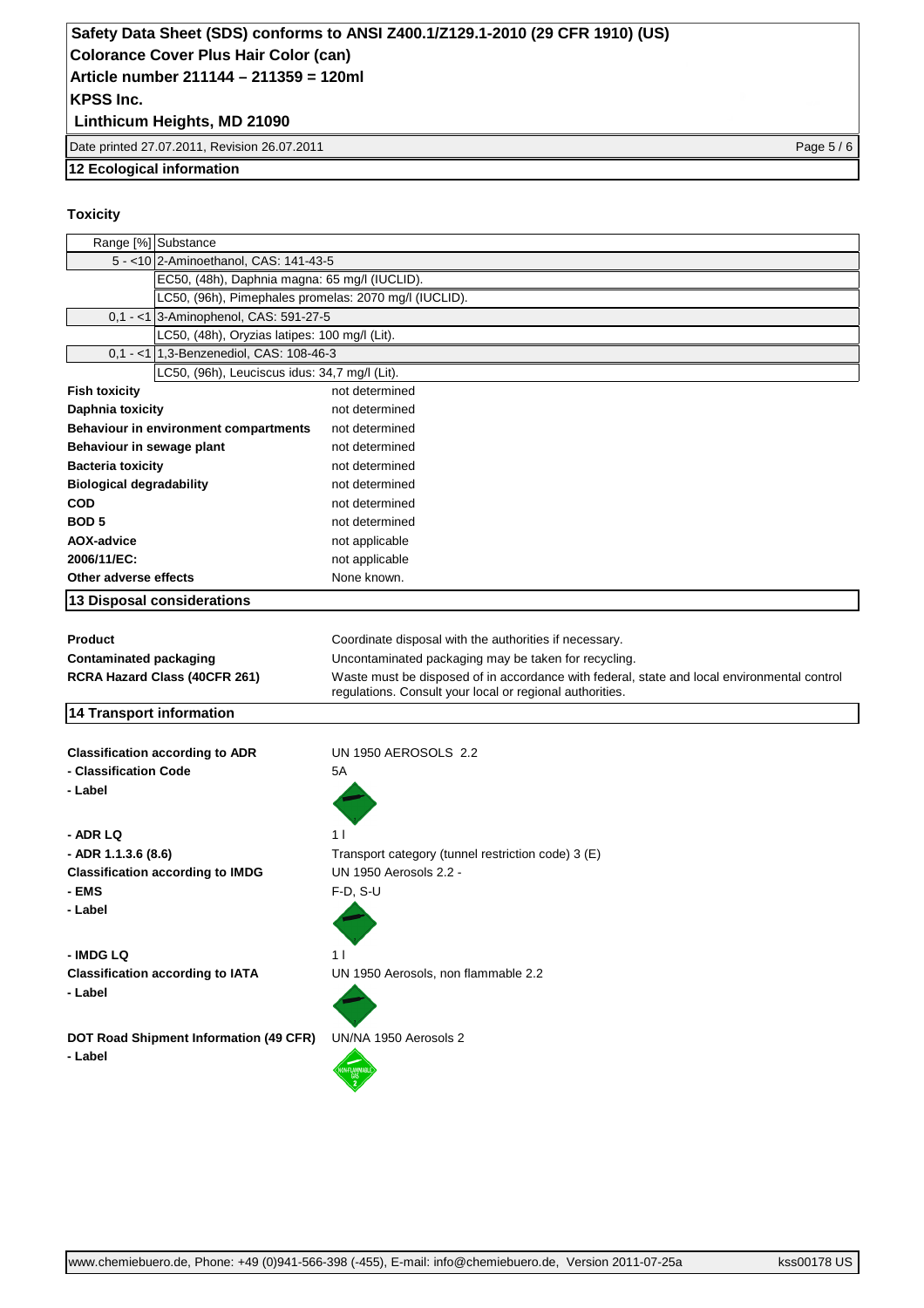#### **Linthicum Heights, MD 21090**

| Date printed 27.07.2011. Revision 26.07.2011 | Page $6/6$ |
|----------------------------------------------|------------|
|----------------------------------------------|------------|

#### **15 Regulatory information**

#### **US Regulations**

| <b>National regulations</b>                                                 | 29 CFR 1910.1200, ANSI Z400.1-2010, OSHA-PEL, ACGIH-TLV, NTP, IARC, SARA Title III,<br>NFPA, TSCA, California - Prop. 65                   |
|-----------------------------------------------------------------------------|--------------------------------------------------------------------------------------------------------------------------------------------|
| - SARA, 302                                                                 | This product does not contain any ingredients regulated under this list.                                                                   |
| - SARA, 311                                                                 | This product does not contain any ingredients regulated under this list.                                                                   |
| - SARA, 313                                                                 | This product does not contain any ingredients regulated under this list.                                                                   |
| - CA Proposition 65                                                         | All chemical substances in this material are not named in California-P65 list.                                                             |
| - TSCA                                                                      | All chemical substances in this material are included on or exempted from listing on the TSCA<br>Inventory.                                |
| - FDA                                                                       | not applicable                                                                                                                             |
| American Conference of Governmental<br><b>Industrial Hygienists - ACGIH</b> | Ingredients not listed as carcinogens.                                                                                                     |
| International Agency for Research on<br><b>Cancer IARC</b>                  | Ingredients not listed as carcinogens.                                                                                                     |
| <b>National Toxicology Program - NTP</b>                                    | This product is not named NTP - National Toxicology Program.                                                                               |
| <b>Transport-regulations</b>                                                | DOT-Classification, ADR (2011); IMDG-Code (2011, 35. Amdt.); IATA-DGR (2011).                                                              |
| <b>EC Regulations</b>                                                       |                                                                                                                                            |
|                                                                             | 1967/548 (1999/45); 1991/689 (2001/118); 1999/13; 2004/42; 648/2004; 1907/2006 (Reach);<br>1272/2008; 75/324/EEC (2008/47/EC); 453/2010/EC |
| Labelling                                                                   | The product does not require a hazard warning label in accordance with GHS/CLP-directives.                                                 |
| <b>Hazard symbols</b>                                                       | none                                                                                                                                       |
| R-phrases                                                                   | none                                                                                                                                       |
| S-phrases                                                                   | none                                                                                                                                       |
| <b>Special labelling</b>                                                    | none                                                                                                                                       |
| 16 Other informations                                                       |                                                                                                                                            |

# **Observe employment restrictions for people** no

| <b>Customs Tariff</b>           | not determined                        |
|---------------------------------|---------------------------------------|
| 648/2004/CE                     | not applicable                        |
|                                 |                                       |
| <b>HMIS Ratings</b>             |                                       |
| <b>HEALTH</b>                   | 2 2 - Moderate Hazard                 |
| <b>FLAMMABILITY</b>             | 0 - Minimal Hazard                    |
| <b>REACTIVITY</b><br>0          | 0 - Minimal Hazard                    |
| в<br><b>PERSONAL PROTECTION</b> | B - Safety Glasses and Gloves         |
|                                 |                                       |
| <b>NFPA Ratings</b>             |                                       |
| 0                               | TOP, FLAMMABILITY: 0 - Minimal Hazard |

2 0 LEFT, HEALTH: 2 - Moderate Hazard RIGHT, REACTIVITY: 0 - Minimal Hazard IRR BOTTOM, SPECIAL NOTICE: IRR - Irritant

#### Key / Legende:

ACGIH = American Conference of Governmental Industrial Hygienists; CAS = Chemical Abstracts Service; CERCLA = Comprehensive Enviromental Response, Compensation, and Liability Act; CFR = Code of Federal Regulations; CPR = Controlled Products Regulations; DOT = Department of Transportation; EINCES = European Inventory of Existing Commercial Chemical Substances; EPA = Environmental Protection Agency; IARC = International Agency for Research on Cancer; IATA = International Air Transport Association; NIOSH = National Institute for Occupational Safety and Health; NTP = National Toxicology Program; OSHA = Occupational Safety and Health Administration; SARA = Superfund Amendments and Reauthorization Act; STEL = Short Term Exposure Limit; TSCA = Toxic Substances Control Act

Disclaimer: This information is based on our present knowledge. However, this shall not constitute a guarantee for any specific product features and shall not establish a legally valid contractual relationship. Copyright: Chemiebüro®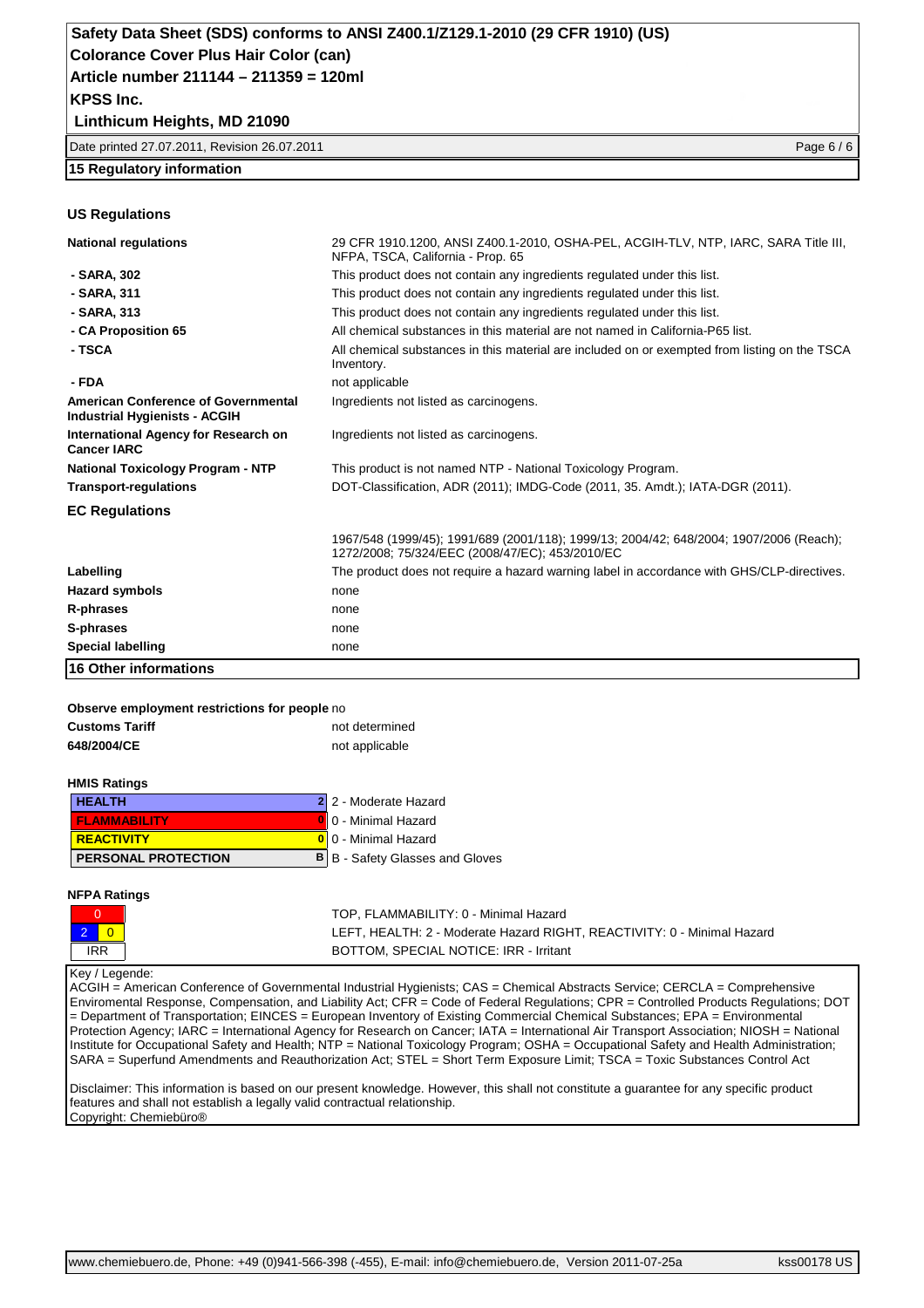**Linthicum Heights, MD 21090**

Date printed 27.07.2011, Revision 26.07.2011 Page 1 / 6

**1 Identification of the substance / preparation and of the company**

| <b>Product identifier</b>                  | <b>Colorance Cover Plus Hair Color (tubes)</b><br>Article number $211629 - 211669 = 60$ ml                                                             |
|--------------------------------------------|--------------------------------------------------------------------------------------------------------------------------------------------------------|
| Use:                                       | Hair color                                                                                                                                             |
| Identified use:                            | Cosmetics                                                                                                                                              |
| Company                                    | KPSS Inc.                                                                                                                                              |
|                                            | Linthicum Heights, MD 21090 / USA<br>Phone: 001410-850-7555<br>Homepage: www.kpss-hair.com                                                             |
| <b>Emergency phone:</b>                    | CHEMTREC: +1 703 527-3887 (24h)                                                                                                                        |
| <b>Address enquiries to</b>                |                                                                                                                                                        |
| <b>Safety Data Sheet</b>                   | sdb@chemiebuero.de                                                                                                                                     |
| 2 Hazards identification                   |                                                                                                                                                        |
|                                            |                                                                                                                                                        |
| <b>Emergency Overview</b>                  |                                                                                                                                                        |
| Appearance, Odor:                          | viscous, various, characteristic                                                                                                                       |
| <b>OSHA Regulatory Status</b>              |                                                                                                                                                        |
|                                            | This product is defined as an Cosmetics. Therefore, this product is exempt from requirements<br>of the hazard communication standard, 29 CFR1910.1200. |
| <b>Potential health effects</b>            |                                                                                                                                                        |
|                                            | May produce an allergic reaction.<br>Irritating to eyes, respiratory system and skin.                                                                  |
| <b>Potential environmental effects</b>     |                                                                                                                                                        |
|                                            | Does not contain any PBT or vPvB substances.                                                                                                           |
| 3 Composition / Information on ingredients |                                                                                                                                                        |

| Range [%] Substance                                                                                                                                                                                                                  |                                                                                                                |  |  |  |
|--------------------------------------------------------------------------------------------------------------------------------------------------------------------------------------------------------------------------------------|----------------------------------------------------------------------------------------------------------------|--|--|--|
| 5 - < 10 2-Aminoethanol                                                                                                                                                                                                              |                                                                                                                |  |  |  |
|                                                                                                                                                                                                                                      | 1 - <5 Stearic acid monoethanolamide                                                                           |  |  |  |
|                                                                                                                                                                                                                                      | 1 - <5 Amide, Kokos-, N-(Hydroxyethyl)                                                                         |  |  |  |
| $0,1 - 1$ 1,3-Benzenediol                                                                                                                                                                                                            |                                                                                                                |  |  |  |
| $0.1 - 13$ -Aminophenol                                                                                                                                                                                                              |                                                                                                                |  |  |  |
| Substances of Very High Concern - SVHC: substances are not contained or are below 0,1%.<br>Comment on component parts<br>All chemical substances in this material are included on or exempted from listing on the TSCA<br>Inventory. |                                                                                                                |  |  |  |
| 4 First aid measures                                                                                                                                                                                                                 |                                                                                                                |  |  |  |
|                                                                                                                                                                                                                                      |                                                                                                                |  |  |  |
| Description of first aid measures                                                                                                                                                                                                    | Remove contaminated soaked clothing immediately and dispose of safely.                                         |  |  |  |
| <b>Inhalation</b>                                                                                                                                                                                                                    | not applicable                                                                                                 |  |  |  |
| <b>Skin contact</b>                                                                                                                                                                                                                  | In case of contact with skin wash off immediately with soap and water.                                         |  |  |  |
|                                                                                                                                                                                                                                      | Consult a doctor if skin irritation persists.                                                                  |  |  |  |
| Eye contact                                                                                                                                                                                                                          | In case of contact with eyes rinse thoroughly and immediately with plenty of water and seek<br>medical advice. |  |  |  |
| Ingestion                                                                                                                                                                                                                            | Consult a doctor immediately.                                                                                  |  |  |  |
|                                                                                                                                                                                                                                      | Do not induce vomiting.                                                                                        |  |  |  |
| Indication of any immediate medical<br>attention and special treatment needed                                                                                                                                                        | Treat symptomatically.                                                                                         |  |  |  |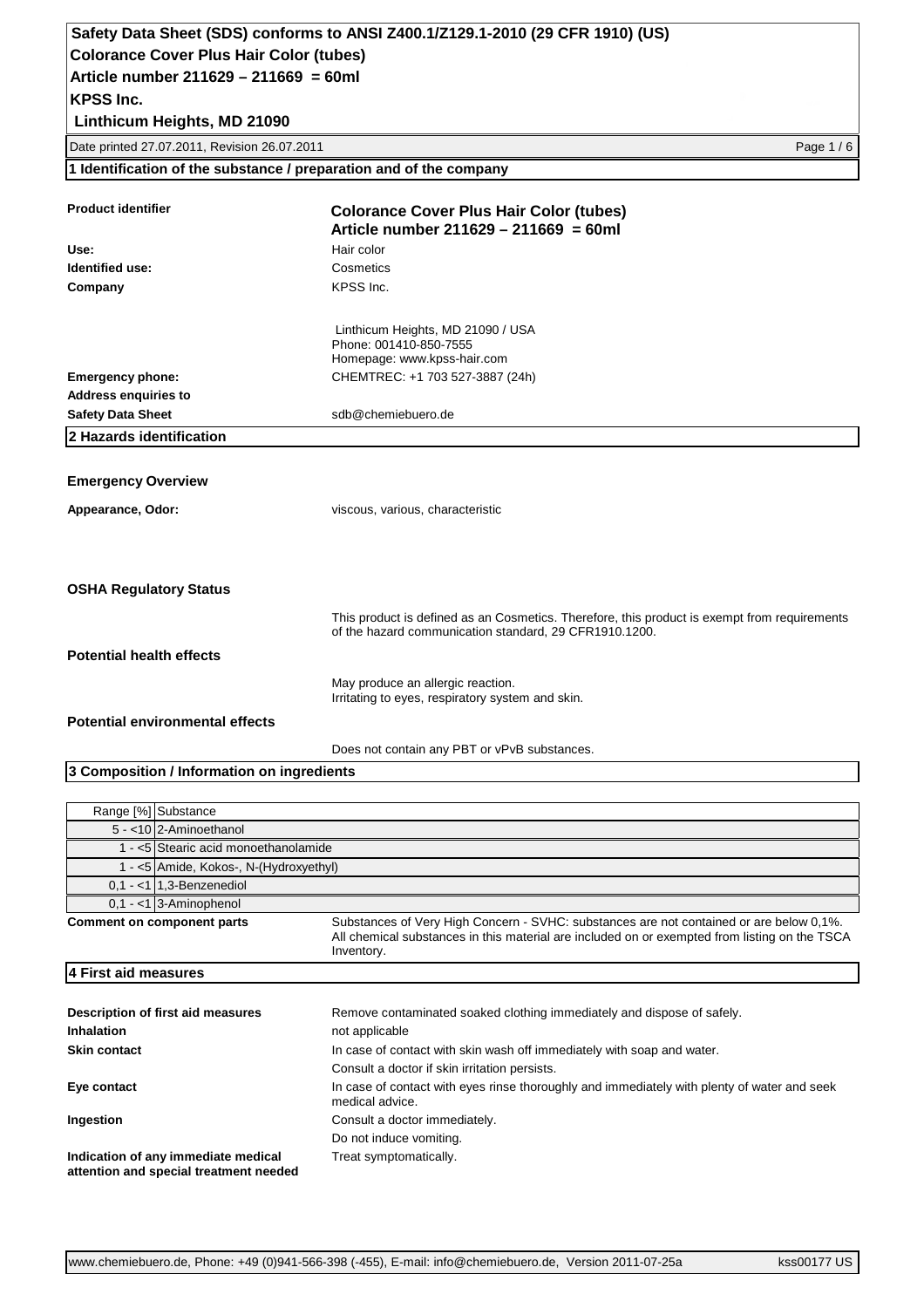# **Safety Data Sheet (SDS) conforms to ANSI Z400.1/Z129.1-2010 (29 CFR 1910) (US)**

**Colorance Cover Plus Hair Color (tubes)**

**Article number 211629 – 211669 = 60ml**

**KPSS Inc.**

| Linthicum Heights, MD 21090                                                                            |                                                                                                                      |
|--------------------------------------------------------------------------------------------------------|----------------------------------------------------------------------------------------------------------------------|
| Date printed 27.07.2011, Revision 26.07.2011                                                           | Page 2 / 6                                                                                                           |
| 5 Fire-fighting measures                                                                               |                                                                                                                      |
|                                                                                                        |                                                                                                                      |
| Suitable extinguishing media                                                                           | foam, dry powder, water spray jet, carbon dioxide                                                                    |
| <b>Extinguishing media that must not be used</b> Full water jet.                                       |                                                                                                                      |
| Special exposure hazards arising from the<br>substance or preparation itself or<br>combustion products | Unknown risk of formation of toxic pyrolysis products.                                                               |
| Special protective equipment for<br>firefighters                                                       | Use self-contained breathing apparatus.                                                                              |
| <b>Additional information</b>                                                                          | Fire residues and contaminated firefighting water must be disposed of in accordance within<br>the local regulations. |
| 6 Accidental release measures                                                                          |                                                                                                                      |
|                                                                                                        |                                                                                                                      |
| Personal precautions, protective<br>equipment and emergency procedures                                 | High risk of slipping due to leakage/spillage of product.                                                            |
| <b>Environmental precautions</b>                                                                       | Prevent spread over a wide area (e.g. by containment or oil barriers).                                               |
|                                                                                                        | Do not discharge into the drains/surface waters/groundwater.                                                         |
| Methods and material for containment and<br>cleaning up                                                | Take up with absorbent material (e.g. general-purpose binder).                                                       |
|                                                                                                        | Dispose of absorbed material in accordance within the regulations.                                                   |
| 7 Handling and storage                                                                                 |                                                                                                                      |
|                                                                                                        |                                                                                                                      |
| <b>Precautions for safe handling</b>                                                                   | No special measures necessary if used correctly.                                                                     |
| Requirements for storage rooms and<br>vessels                                                          | Keep only in original container.                                                                                     |
| Further information on storage conditions                                                              | Keep container tightly closed.                                                                                       |
|                                                                                                        | Protect from heat/overheating.                                                                                       |

#### **8 Exposure controls / personal protection**

Additional advice on system design **Ensure adequate ventilation on workstation**.

### **Ingredients with occupational exposure**

| limits to be monitored (US) |                             |  |  |  |
|-----------------------------|-----------------------------|--|--|--|
|                             | $\sim$ $\sim$ $\sim$ $\sim$ |  |  |  |

|                                                                | Range [%] Substance / LTEL: Long-term exposure limit                                                                                                                                                                                                                           |  |  |
|----------------------------------------------------------------|--------------------------------------------------------------------------------------------------------------------------------------------------------------------------------------------------------------------------------------------------------------------------------|--|--|
|                                                                | 5 - <10 $ 2$ -Aminoethanol / 3 ppm, 6 mg/m <sup>3</sup> , OSHA                                                                                                                                                                                                                 |  |  |
|                                                                | $0.1 - 11.3$ -Benzenediol / 10 ppm, 45 mg/m <sup>3</sup> , ACGIH                                                                                                                                                                                                               |  |  |
| <b>Respiratory protection</b>                                  | not applicable                                                                                                                                                                                                                                                                 |  |  |
| <b>Hand protection</b>                                         | Nitrile rubber, >120 min (EN 374).                                                                                                                                                                                                                                             |  |  |
|                                                                | The details concerned are recommendations. Please contact the glove supplier for further<br>information.                                                                                                                                                                       |  |  |
| Eye protection<br>Safety glasses.                              |                                                                                                                                                                                                                                                                                |  |  |
| <b>Skin protection</b>                                         | not applicable                                                                                                                                                                                                                                                                 |  |  |
| General protective measures                                    | Avoid contact with eyes and skin.                                                                                                                                                                                                                                              |  |  |
|                                                                | Personal protective equipment should be selected specifically for the working place,<br>depending on concentration and quantity of the hazardous substances handled. The<br>resistance of these equipments to chemicals should be ascertained with the respective<br>supplier. |  |  |
| <b>Hygiene measures</b>                                        | Use barrier skin cream.                                                                                                                                                                                                                                                        |  |  |
|                                                                | Do not eat, drink, smoke or take drugs at work.                                                                                                                                                                                                                                |  |  |
|                                                                | Remove soiled or soaked clothing.                                                                                                                                                                                                                                              |  |  |
| Delimitation and monitoring of the<br>environmental exposition | See Chapter 6+7.                                                                                                                                                                                                                                                               |  |  |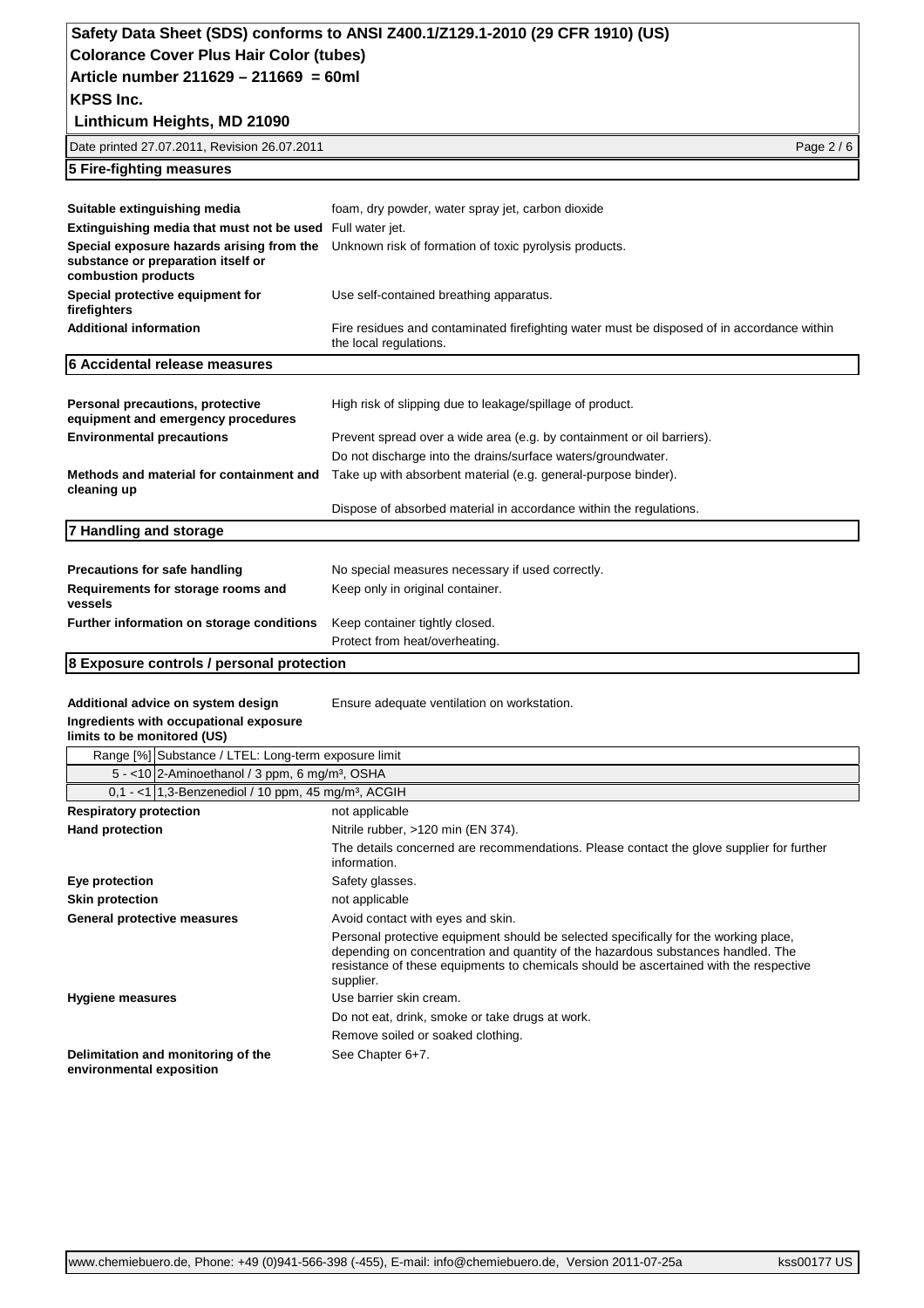### **Linthicum Heights, MD 21090**

Date printed 27.07.2011, Revision 26.07.2011 **Page 3 / 6** and 2010 **Page 3 / 6** and 2010 **Page 3 / 6** and 2010 **Page 3 / 6** and 2010 **Page 3 / 6** and 2010 **Page 3 / 6** and 2010 **Page 3 / 6** and 2011 **Page 3 / 6** and 2011

#### **9 Physical and chemical properties**

| Form                                      | viscous                     |
|-------------------------------------------|-----------------------------|
| Color                                     | various                     |
| Odor                                      | characteristic              |
| pH-value                                  | strongly alkaline           |
| pH-value [1%]                             | not determined              |
| <b>Boiling point [°C]</b>                 | not determined              |
| Flash point [°C]                          | not applicable              |
| <b>Flammability [°C]</b>                  | not applicable              |
| Lower explosion limit                     | not applicable              |
| <b>Upper explosion limit</b>              | not applicable              |
| <b>Oxidizing properties</b>               | no                          |
| Vapour pressure [kPa]                     | not applicable              |
| Density [g/ml]                            | $0,97-1,05$ (20°C / 68,0°F) |
| Bulk density [kg/m <sup>3</sup> ]         | not applicable              |
| Solubility in water                       | miscible                    |
| Partition coefficient [n-octanol/water]   | not determined              |
| Viscositv                                 | not applicable              |
| Relative vapour density determined in air | not applicable              |
| <b>Evaporation speed</b>                  | not applicable              |
| Melting point [°C]                        | not determined              |
| Autoignition temperature [°C]             | not applicable              |
| <b>Decomposition temperature</b>          | not determined              |
| 10 Stability and reactivity               |                             |

**Possibility of hazardous reactions** Reactions with acids. **Conditions to avoid** See chapter 7 **Incompatible materials** not determined

**Reactivity Reactivity Reactions Reactions Reactions Reactions Reactions Reactions Reactions Reactions Reactions Reactions Reactions Reactions Reactions Reactions Reactions Reactions Rea Chemical stability** The product is stable under standard conditions. **Hazardous decomposition products** No hazardous decomposition products known.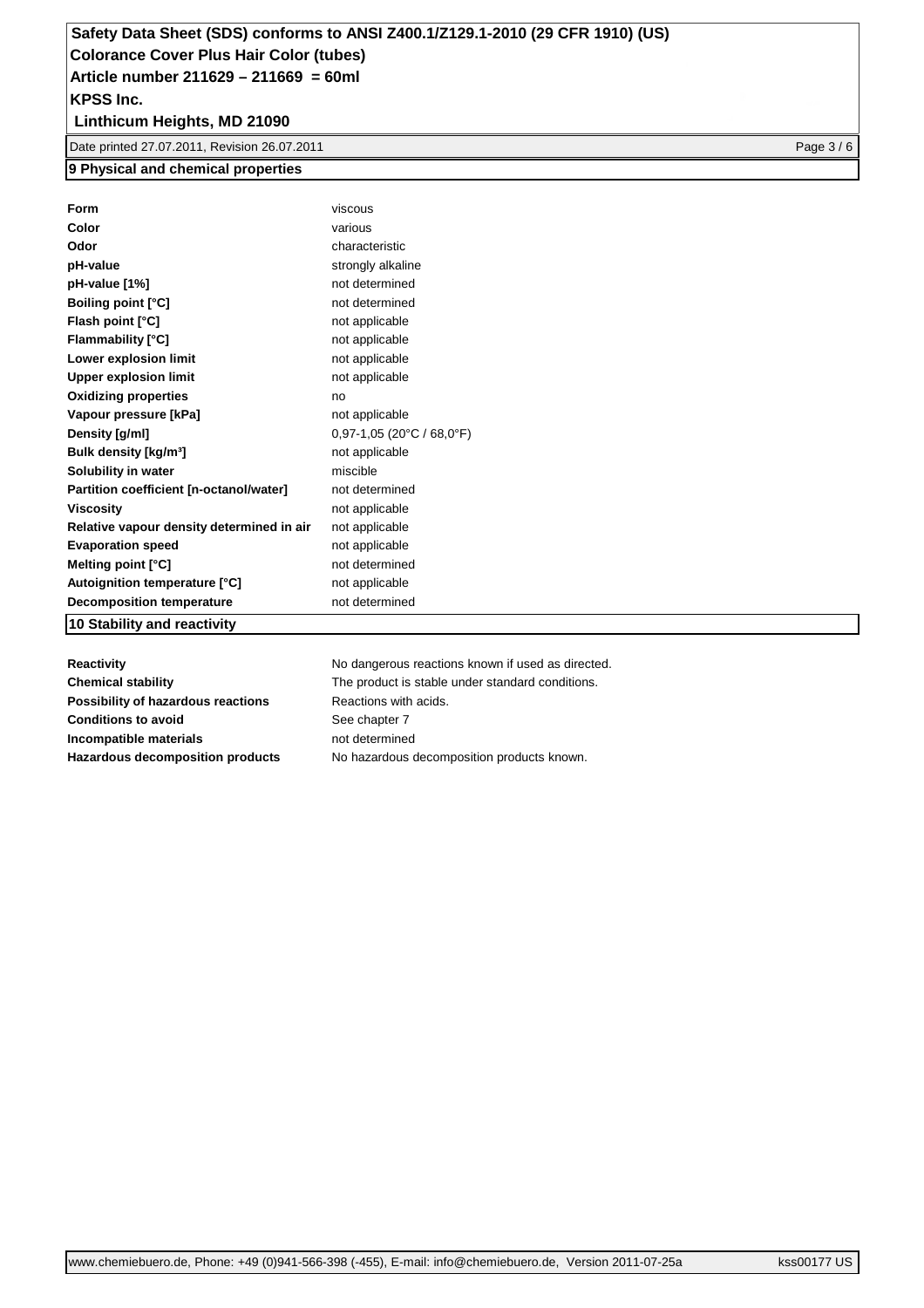## **Safety Data Sheet (SDS) conforms to ANSI Z400.1/Z129.1-2010 (29 CFR 1910) (US)**

**Colorance Cover Plus Hair Color (tubes)**

**KPSS Inc. Article number 211629 – 211669 = 60ml**

## **Linthicum Heights, MD 21090**

Date printed 27.07.2011, Revision 26.07.2011 **Page 4 / 6** and 2012 12:00 Page 4 / 6

#### **11 Toxicological information**

#### **Information on toxicological effects**

#### **Acute toxicity**

| Range [%] Substance                     |                                                         |                                                                                                                                                                                         |  |
|-----------------------------------------|---------------------------------------------------------|-----------------------------------------------------------------------------------------------------------------------------------------------------------------------------------------|--|
|                                         | 5 - < 10 2-Aminoethanol, CAS: 141-43-5                  |                                                                                                                                                                                         |  |
|                                         | LC0, inhalative, Rat: > 0,0005 mg/l 2h (IUCLID).        |                                                                                                                                                                                         |  |
|                                         | LD50, dermal, Rabbit: 1025 mg/kg (IUCLID).              |                                                                                                                                                                                         |  |
|                                         | LD50, oral, Rat: 1720 mg/kg (IUCLID).                   |                                                                                                                                                                                         |  |
|                                         | 0,1 - <1 3-Aminophenol, CAS: 591-27-5                   |                                                                                                                                                                                         |  |
|                                         | LC50, inhalative, Rat: 1162 mg/m <sup>3</sup> (Lit).    |                                                                                                                                                                                         |  |
|                                         | LD50, dermal, Rat: > 5000 mg/kg (Lit).                  |                                                                                                                                                                                         |  |
|                                         | LD50, oral, Rat: 924 mg/kg (Lit).                       |                                                                                                                                                                                         |  |
|                                         | 1 - <5 Amide, Kokos-, N-(Hydroxyethyl), CAS: 68140-00-1 |                                                                                                                                                                                         |  |
|                                         | LD50, oral, Rat: > 5000 mg/kg (Lit).                    |                                                                                                                                                                                         |  |
|                                         | 1 - <5 Stearic acid monoethanolamide                    |                                                                                                                                                                                         |  |
|                                         | LD50, oral, Rat: > 2000 mg/kg (Lit).                    |                                                                                                                                                                                         |  |
|                                         | 0.1 - <1 1.3-Benzenediol, CAS: 108-46-3                 |                                                                                                                                                                                         |  |
| LD50, dermal, Rabbit: 3360 mg/kg (Lit). |                                                         |                                                                                                                                                                                         |  |
|                                         | LD50, oral, Rat: 301 mg/kg (Lit).                       |                                                                                                                                                                                         |  |
| <b>Acute oral toxicity</b>              |                                                         | not determined                                                                                                                                                                          |  |
| <b>Acute dermal toxicity</b>            |                                                         | not determined                                                                                                                                                                          |  |
| Acute inhalational toxicity             |                                                         | not determined                                                                                                                                                                          |  |
| Serious eye damage/irritation           |                                                         | not determined                                                                                                                                                                          |  |
| <b>Skin corrosion/irritation</b>        |                                                         | not determined                                                                                                                                                                          |  |
|                                         | Respiratory or skin sensitisation                       | not determined                                                                                                                                                                          |  |
| exposure                                | Specific target organ toxicity - single                 | not determined                                                                                                                                                                          |  |
| exposure                                | Specific target organ toxicity - repeated               | not determined                                                                                                                                                                          |  |
| <b>Mutagenicity</b>                     |                                                         | not determined                                                                                                                                                                          |  |
| <b>Reproduction toxicity</b>            |                                                         | not determined                                                                                                                                                                          |  |
| Carcinogenicity                         |                                                         | not determined                                                                                                                                                                          |  |
| <b>General remarks</b>                  |                                                         | This is a cosmetic product that is safe under intended and reasonable foreseeable use.<br>Taking into account the use instructions the toxicological profile of the ingredients and the |  |

Taking into account the use instructions, the toxicological profile of the ingredients and the evaluation of the final formulation this product is considered as safe and thus not harming human health.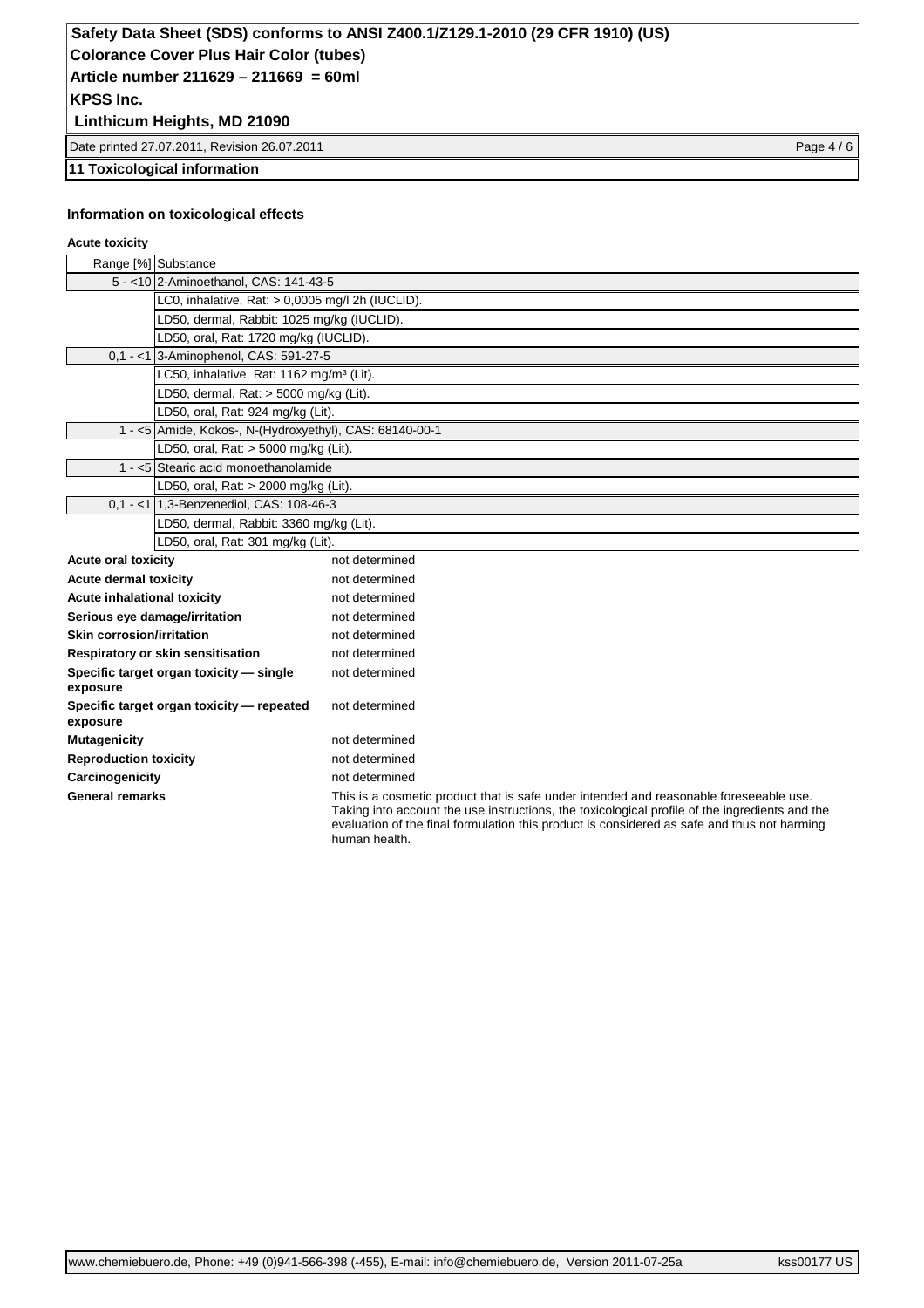#### **Linthicum Heights, MD 21090**

Date printed 27.07.2011, Revision 26.07.2011 Page 5 / 6

#### **12 Ecological information**

#### **Toxicity**

| Range [%] Substance                           |                                                                                                                                                         |  |  |  |
|-----------------------------------------------|---------------------------------------------------------------------------------------------------------------------------------------------------------|--|--|--|
| 5 - < 10 2-Aminoethanol, CAS: 141-43-5        |                                                                                                                                                         |  |  |  |
|                                               | EC50, (48h), Daphnia magna: 65 mg/l (IUCLID).                                                                                                           |  |  |  |
|                                               | LC50, (96h), Pimephales promelas: 2070 mg/l (IUCLID).                                                                                                   |  |  |  |
| 0.1 - <1 3-Aminophenol, CAS: 591-27-5         |                                                                                                                                                         |  |  |  |
| LC50, (48h), Oryzias latipes: 100 mg/l (Lit). |                                                                                                                                                         |  |  |  |
| 0.1 - <1 1.3-Benzenediol, CAS: 108-46-3       |                                                                                                                                                         |  |  |  |
| LC50, (96h), Leuciscus idus: 34,7 mg/l (Lit). |                                                                                                                                                         |  |  |  |
| <b>Fish toxicity</b>                          | not determined                                                                                                                                          |  |  |  |
| Daphnia toxicity                              | not determined                                                                                                                                          |  |  |  |
| Behaviour in environment compartments         | not determined                                                                                                                                          |  |  |  |
| Behaviour in sewage plant                     | not determined                                                                                                                                          |  |  |  |
| <b>Bacteria toxicity</b>                      | not determined                                                                                                                                          |  |  |  |
| <b>Biological degradability</b>               | not determined                                                                                                                                          |  |  |  |
| <b>COD</b>                                    | not determined                                                                                                                                          |  |  |  |
| BOD <sub>5</sub>                              | not determined                                                                                                                                          |  |  |  |
| AOX-advice                                    | not applicable                                                                                                                                          |  |  |  |
| 2006/11/EC:                                   | not applicable                                                                                                                                          |  |  |  |
| Other adverse effects                         | None known.                                                                                                                                             |  |  |  |
| 13 Disposal considerations                    |                                                                                                                                                         |  |  |  |
| Product                                       | Coordinate disposal with the authorities if necessary.                                                                                                  |  |  |  |
| <b>Contaminated packaging</b>                 | Uncontaminated packaging may be taken for recycling.                                                                                                    |  |  |  |
| RCRA Hazard Class (40CFR 261)                 | Waste must be disposed of in accordance with federal, state and local environmental control<br>regulations. Consult your local or regional authorities. |  |  |  |
| 14 Transport information                      |                                                                                                                                                         |  |  |  |
| <b>Classification according to ADR</b>        | NO DANGEROUS GOODS                                                                                                                                      |  |  |  |
| <b>Classification according to IMDG</b>       | NOT CLASSIFIED AS "DANGEROUS GOODS"                                                                                                                     |  |  |  |
| <b>Classification according to IATA</b>       | NOT CLASSIFIED AS "DANGEROUS GOODS"                                                                                                                     |  |  |  |
| DOT Road Shipment Information (49 CFR)        | NOT CLASSIFIED AS "DANGEROUS GOODS"                                                                                                                     |  |  |  |